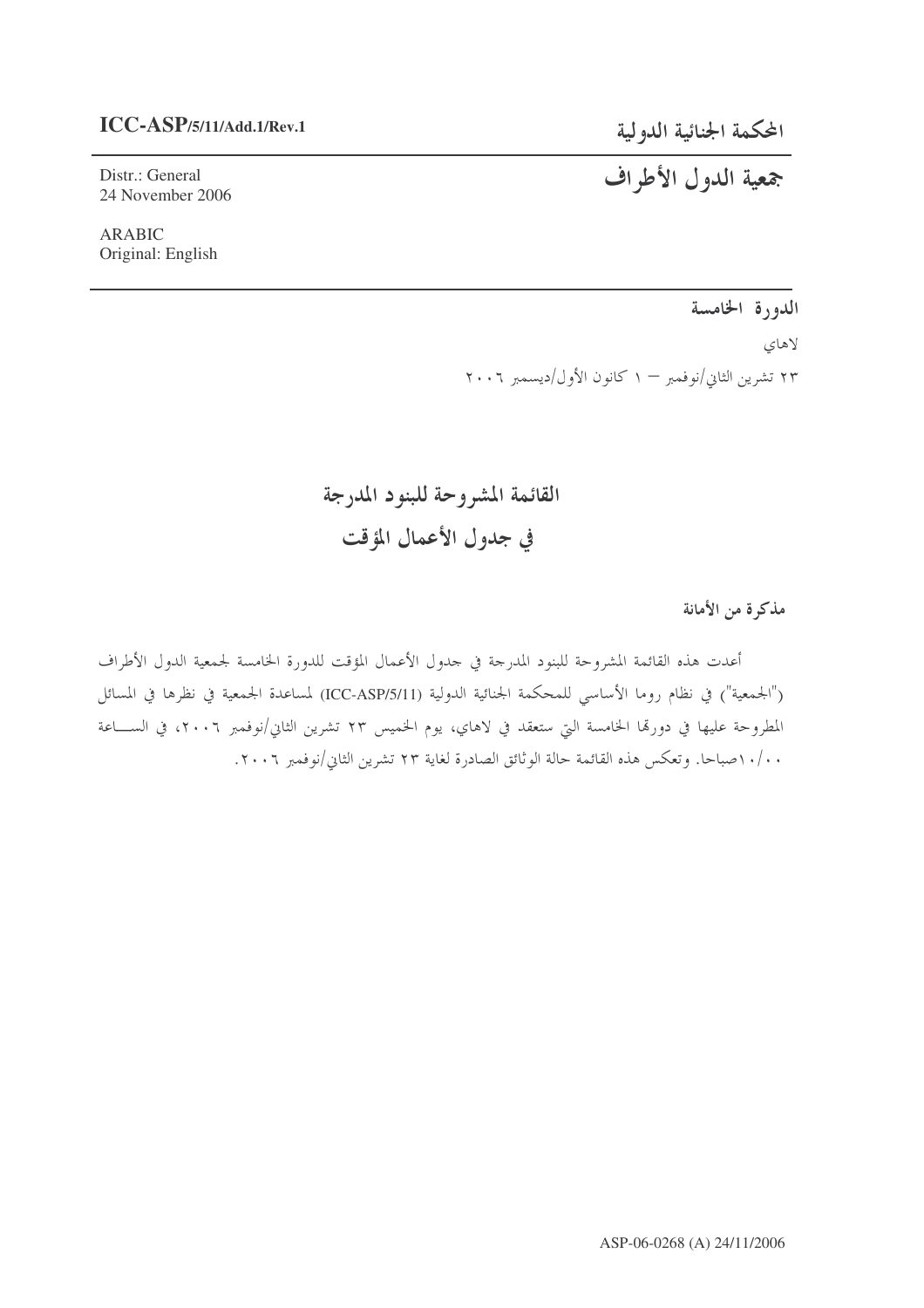## القائمة المشروحة للبنود المدرجة في جدول الأعمال المؤقت

#### افتتاح الدورة من طرف الرئيس  $-1$

طبقا للفقرة ٦ من المادة ١١٢ من نظام روما الأساسي، تجتمع جمعية الدول الأطراف ("الجمعية") في دورة عادية مرة في السنة. وطبقا للمادة ٥ من النظام الداحلي لجمعية الدول الأطراف ("النظام الداحلي")،<sup>(١)</sup> قررت الجمعية، في جلستها الرابعة من دورقما الرابعة، المعقودة في ٣ كانون الأول/ديسمبر ٢٠٠٥، أن تعقد دورقما الخامسة في لاهاي لمدة ثمانية أيام من شهري تشرين الثاني/نوفمبر — كانون الأول/ديسمبر ٢٠٠٦، على أن تستأنف لمدة لا تقل عن ثلاثة أيام يلتئم خلالها الفريق العامل الخاص المعبي بجريمة العدوان في عام ٢٠٠٧ في مدينة نيويورك. وسوف يقوم مكتب الجمعية<sup>(٢)</sup> بتحديد المواعيد في كلتا الحالتين. وقرر المكتب، في اجتماع معقود في ١٣ كانون الثاني/يناير ٢٠٠٦، أن تعقد الدورة الخامسة في الفترة من ٢٣ تشرين الثاني/نوفمبر إلى ١ كانون الأول/ديسمبر ٢٠٠٦ والدورة المستأنفة في الفترة من ٢٩ إلى ٣١ كانون الثاني/يناير ٢٠٠٧.

وفي جلستها الخامسة من دورقما الثالثة، المعقودة في ٩ أيلول/سبتمبر ٢٠٠٤، انتخبت الجمعية السيد برونو ستانيو أوغرتي (كوستاريكا) رئيساً للجمعية في دوراقما من الرابعة إلى السادسة'``. وتنص المادة ٣٠ من النظام الداخلي على أن يقوم الرئيس بإعلان افتتاح كل جلسة عامة من جلسات الدورة.

#### دقيقة صمت للصلاة أو التأمل  $-7$

عملاً بالمادة ٤٣ من النظام الداخلي، يدعو الرئيس الممثلين، فور افتتاح الجلسة العامة الأولى ومباشرة قبل اختتام الجلسة العامة الأخيرة، إلى التزام الصمت دقيقة واحدة للصلاة أو التأمل.

#### إقرار جدول الأعمال  $-<sup>\omega</sup>$

تنطبق على الدورات العادية المواد ١٠ إلى ١٣ و١٨ إلى ٢٢ من النظام الداخلي الخاصة بجدول الأعمال.

الوثائق الرسمية لجمعية الدول الأطراف في نظام روما الأساسي للمحكمة الجنائية الدولية، الدورة الأولى، نيويورك، ٣-١٠ أيلول/سبتمبر ٢٠٠٢  $(1)$ (منشور الأمم المتحدة، المبيع رقم: E.O3.V.2 والتصويب)، الجزء ثانياً — جيم.

الوثائق الرسمية لجمعية اللهول الأطـراف في نظام روما الأساسي للمحكمة الجنائية اللهولية، اللهورة الرابعة، لاهاي، ٢٨ تشرين الثاني/نوفمبر –  $(1)$ ٣ كانو*ن الأول/ديسمبر ٢٠٠٥* (منشور المحكمة الجنائية الدولية، ICC-ASP/4/32)، الجزء أولا – باء – ١٧، الفقرة ٤٠.

الوثائق الرسمية لجمعية اللهول الأطــراف في نظام روما الأساسي للمحكمة الجنائية اللهولية، اللهورة الثالثة، لاهاي، ٦-١٠ أيلول/سبتمبر ٢٠٠٤  $(\mathcal{T})$ (منشور المحكمة الجنائية الدولية، ICC-ASP/3/25)، الجزء أولا  $\cdot$  باء ، الفقرة ٥٥. ووفقاً للمادة ٢٩ من النظام الداخلي ينتخب الرئيس لمدة قوامها ثلاث سنو ات.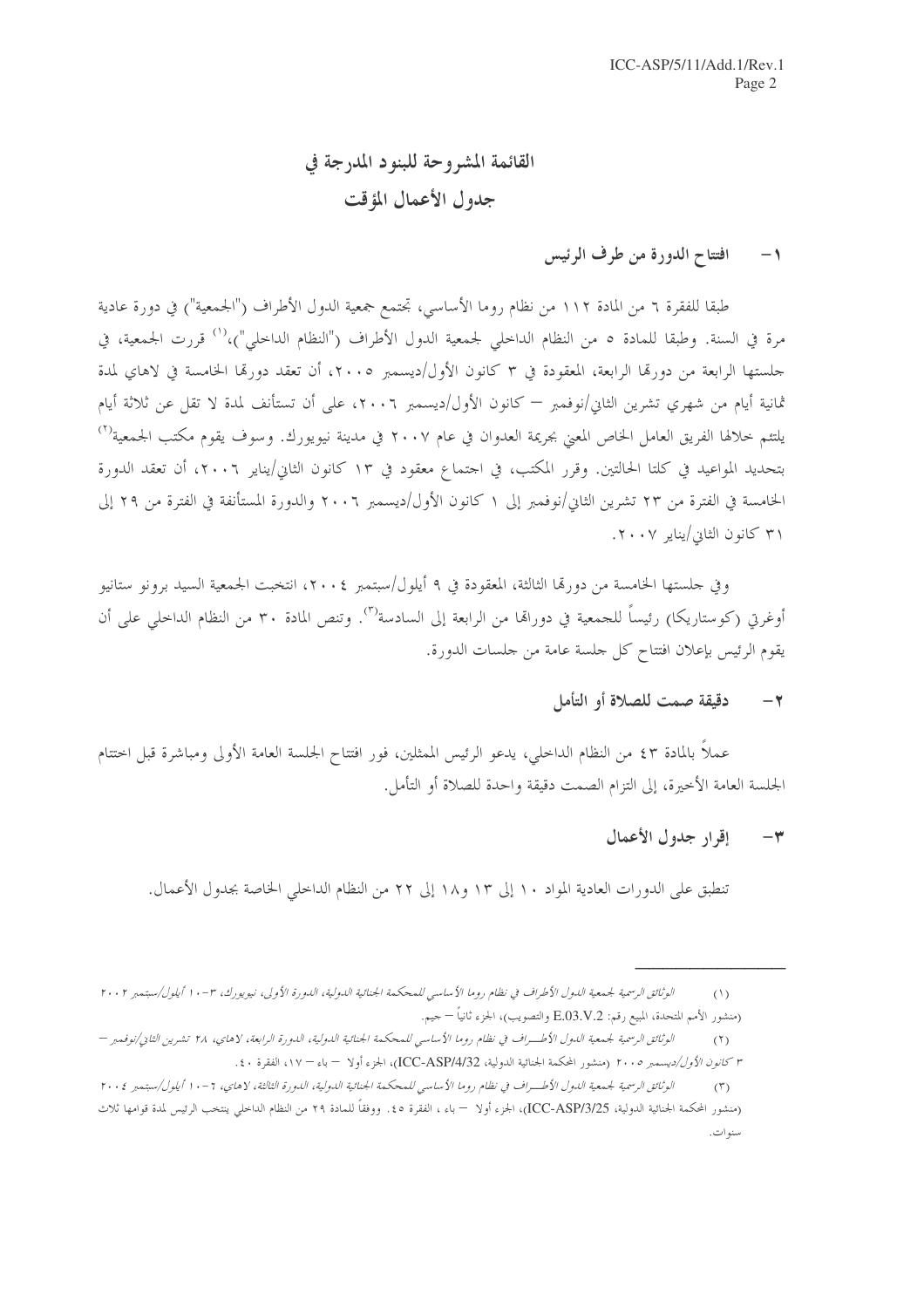ووفقاً للمادتين ١٠ و١١ من النظام الداخلي، صدر في ٤ أيلول/سبتمبر ٢٠٠٦ و٦ تشرين الثاني/ نوفمبر ٢٠٠٦، على التوالي، جدول الأعمال المؤقت للدورة الخامسة (ICC-ASP/5/11) وجدول الأعمال المؤقت للدورة الخامسة المستأنفة (ICC-ASP/5/24). ووفقا للمادة ١٩ من النظام الداخلي، يتوجب تقديم جدول الأعمال إلى الجمعية قصد الموافقة عليه.

البوثيائق

حدول الأعمال المؤقت (ICC-ASP/5/11)

الدول المتأخرة عن سداد اشتراكاتها  $-\epsilon$ 

وفقاً للفقرة ٨ من المادة ١١٢ من نظام روما الأساسي، "لا يكون للدولة الطرف التي تتأخر عن سداد اشتراكاتما المالية في تكاليف المحكمة حق التصويت في الجمعية وفي المكتب إذا كان المتأخر الذي عليها مساوياً لقيمة الاشتراكات المستحقة عليها في السنتين الكاملتين السابقتين أو زائدة عنها".

وأحاطت الجمعية علماً، في دورِها الرابعة، بتقرير المكتب عن متأخرات الدول الأطراف<sup>(٤)</sup> وبالتوصيات التي يتضمنها ودعت المكتب إلى أن يقدم تقريراً إلى الدورة الخامسة للجمعية عن حالة المتأخرات، يتضمن، عند اللزوم، اقتراحات بالتدابير الرامية إلى التشجيع على دفع الاشتراكات المقررة والسلف المقدمة للوفاء بتكاليف المحكمة في موعدها وكاملة وبشكل غير مشروط. بالإضافة إلى ذلك، قررت الجمعية أن طلبات الإعفاء بموجب الفقرة ٨ من المادة ١١٢ من نظام روما الأساسي ينبغي أن تقدمها الدول الأطراف إلى أمانة الجمعية في موعد لا يقل عن الشهر الواحد قبيل دورة لجنة الميزانية والمالية ("اللجنة")، وذلك لتسهيل استعراض اللجنة لتلك الطلبات وأنه ينبغي للجنة أن تسدي إلى جمعية الدول الأطراف المشورة قبل أن تبت الجمعية في أي من طلبات الإعفاء بمقتضى الفقرة ٨ من المادة ١١٢ من نظام روما الأساسى (°).

وفي دورهّا السادسة، اتفقت اللجنة على أن يطلب الرئيس من ثلاثة من الأعضاء فيها أن يجتمعوا لمدة يوم واحد أو يومين في وقت يسبق مباشرة دورهّا السابعة من أجل النظر في طلبات الإعفاء وفقاً للمقرر الذي اتخذته الجمعية. وسوف يجتمع أعضاء اللجنة الثلاثة بصورة غير رسمية وسوف يقدمون استنتاجاهم إلى اللجنة ككل. وسوف تقوم اللجنة، بدورها، باعتماد توصيات تقدم إلى الجمعية. وسيطبق هذا الترتيب بداية عام ٢٠٠٦ ثم تقوم اللجنة بإعادة النظر فيه<sup>(٦)</sup>.

ICC-ASP/5/1. الفقرتان ١٥ - ١٦.  $(7)$ 

 $ICC-ASP/4/14$  $(5)$ 

الوثائق الرسمية لجمعية الدول الأطراف في نظسام روما الأساسي للمحكمة الجنائية الدولية، الدورة الرابعة، لاهاي، ٢٨ تشرين الثاني/نوفمبر —  $(0)$ ٣ *كانون الأول/ديسمبر ٢٠٠٥* (منشور المحكمة الجنائية الدولية، ICC-ASP/4/32)، الجزء ثالثاً، ICC-ASP/4/Res.4، الفقرات ٤٠ و٤٢ و٤٤ من المنطوق.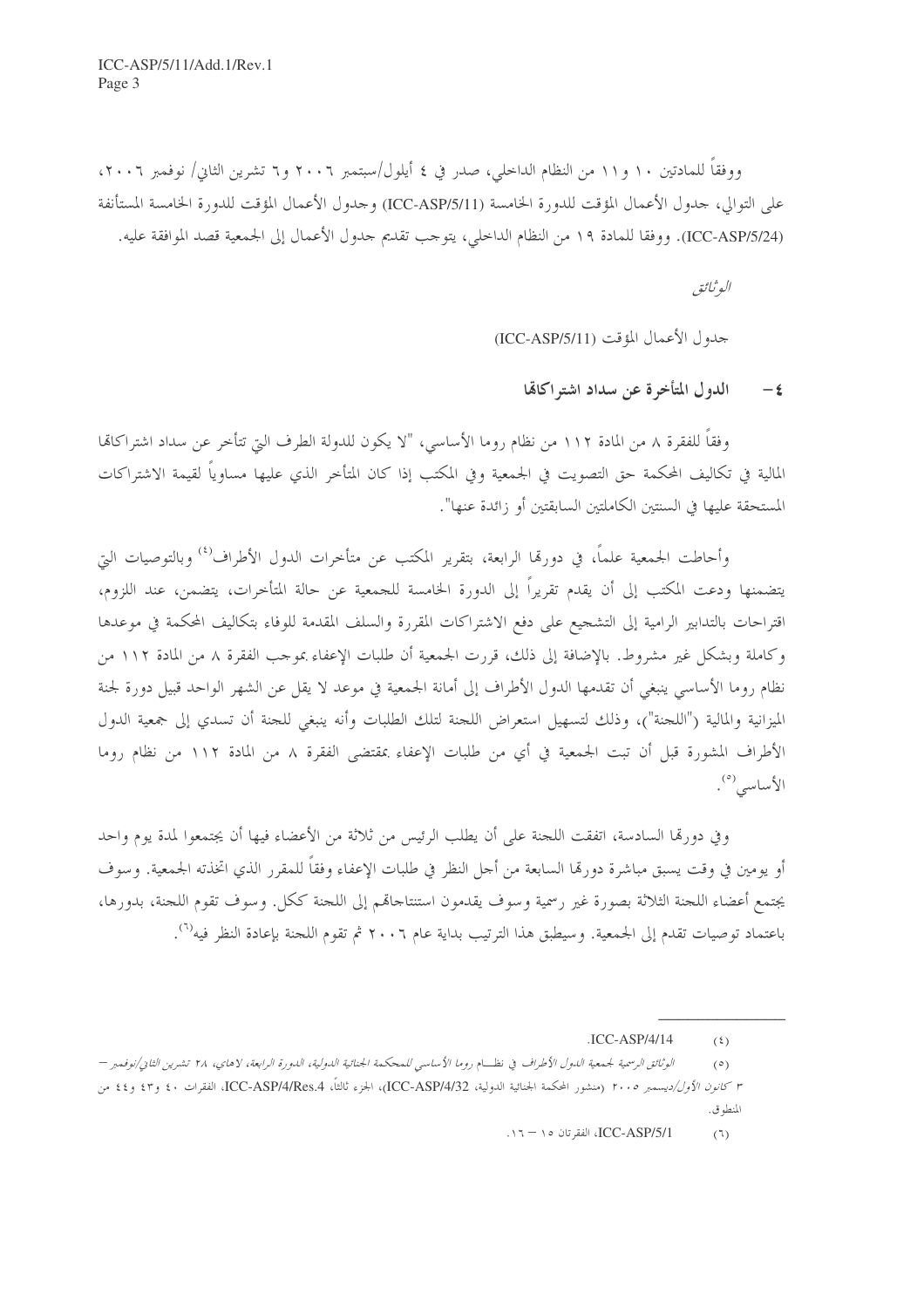البوثيائق تقرير لجنة الميزانية والمالية عن أعمال دورتها السادسة (ICC-ASP/5/1) تقرير لجنة الميزانية والمالية عن أعمال دورتما السابعة ICC-ASP/5/23 و Corr.1 وAdd.1 و Corr.1 (بالأنكليزية

فقط))

تقرير المكتب عن متأخرات الدول الأطراف (ICC-ASP/5/27)

وثائق تفويض ممثلي الدول الأطراف في الدورة الخامسة  $-\circ$ 

- تعيين أعضاء لجنة وثائق التفوض  $\langle \dot{a} \rangle$ 
	- (ب) قفرير لجنة وثائق التفوض

تنظم المواد ٢٣ إلى ٢٨ من النظام الداخلي مسألتي التمثيل ووثائق التفويض. ووفقاً للمادة ٢٤، تقدم إلى الأمانة وثائق تفويض الدول الأطراف وأسماء المناوبين والمستشارين في أجل لا يتجاوز — إن أمكن — ٢٤ ساعة بعد افتتاح الدورة. وتصدر وثائق التفويض عن رئيس الدولة أو الحكومة أو عن وزير الخارجية أو عن شخص مخوّل من قبل أي من هذه الجهات.

وبمقتضى المادة ٢٥، تقوم لجنة لوثائق التفويض، متألفة من ممثلي تسع دول أطراف، تعينهم الجمعية في بداية كل دورة بناء على اقتراح الرئيس، بفحص وثائق تفويض ممثلي الدول الأطراف وتقدم تقريراً إلى الجمعية دون تأخير .

#### تنظيم الأعمال  $-5$

تقوم الجمعية بالنظر في برنامج عمل وتعتمده في بداية الدورة استناداً إلى الاقتراح المقدم من المكتب.

#### مناقشة عامة  $-\vee$

لا وثائق.

#### انتخاب أعضاء مجلس إدارة الصندوق الاستئماني للضحايا  $-\lambda$

بموجب قرارها ICC-ASP/1/Res.6 أنشأت الجمعية صندوقاً استئمانيا لصالح ضحايا الجرائم التي تدحل في احتصاص المحكمة وأسرهم فضلاً عن مجلس لإدارة الصندوق الاستئماني للضحايا.

والقراران ذوايا الصلة بترشيح وانتخاب أعضاء المجلس هما ICC-ASP/1/Res.6 وICC-ASP/1/Res.7 وكلاهما مؤرخ في ٩ أيلو ل/سبتمبر ٢٠٠٢. وعمـــلاً بمذا القرار الأخير، تسمى الدول الأطراف المرشحين حلال فترة الترشيح التي يحددها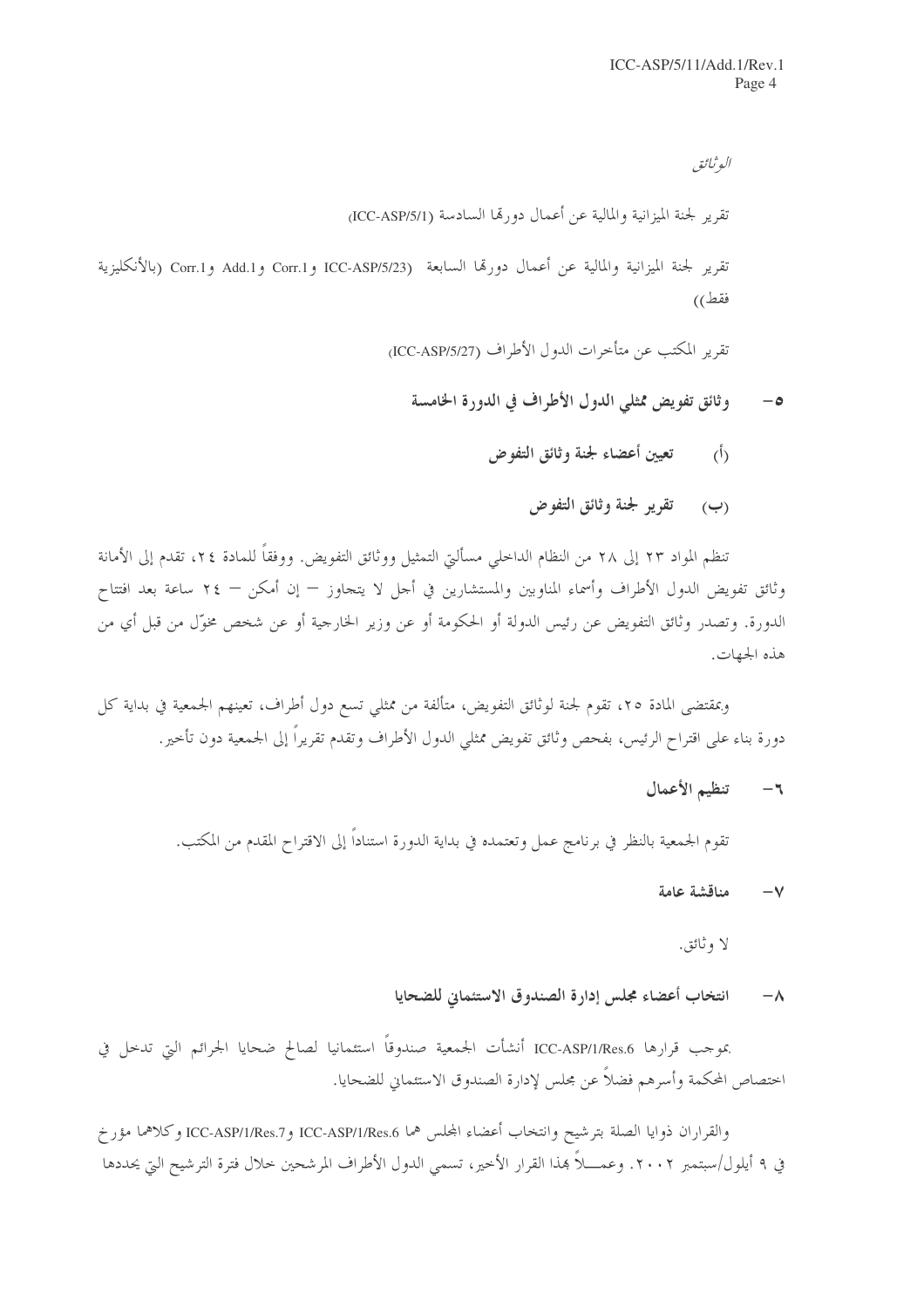مكتب جمعية الدول الأطراف. بالإضافة إلى ذلك، لا ينظر في الترشيحات المقدمة قبل فترة الترشيح أو بعدهــــا. وفي هــــذا السياق، قرر المكتب فترة للترشيح مدمّا ١٢ أسبوعاً تمتد من ٥ حزيران/يونيه ٢٠٠٦ إلى ٢٧ آب/أغسطس ٢٠٠٦. ووفقاً للفقرة ٤ من القرار ICC-ASP/1/Res.5 ملدّد رئيس جمعية الدول الأطراف فترة الترشيح أربع مرات. وينتهي التمديد الرابع في ١٩ تشرين الثاني/نوفمبر ٢٠٠٦.

وينص مرفق القرار ICC-ASP/1/Res.6 من حانبه، على أن يتألف مجلس الإدارة من خمسة أعضاء ينتخبون لمدة ثلاث سنوات ويجوز أن يعاد انتخاهم مرة واحدة. ويمارسون مهامهم بصفتهم الفردية وبدون مقابل. وينص المرفق أيضاً على أن تنتخب الجمعية أعضاء مجلس الإدارة الذين يجب أن يكونوا جميعاً من حنسيات مختلفة، على أساس التوزيع الجغرافي العادل ومع مراعاة ضرورة ضمان التوزيع العادل بين الجنسين والتمثيل العادل للنظم القانونية الرئيسية في العالم. ويكون أعضاء مجلس الإدارة من بين الأشخاص الذين يتحلُّون بالأخلاق الرفيعة والحياد والتراهة وبالكفاءة في مجال حماية ضحايا الجرائم الخطيرة.

وينص القرار ICC-ASP/1/Res.7، علاوة على ذلك، على أن توزع مقاعد مجلس الإدارة على النحو التالي:

- الدول الإفريقية، مقعد واحد؛
- الدول الآسيوية، مقعد احد؛
- دول أوروبا الشرقية، مقعد واحد؛
- دول مجموعة أمريكا اللاتينية ومنطقة البحر الكاريبي، مقعد واحد؛
	- دول أوروبا الغربية ودول أحرى، مقعد واحد.

### البوثيائق

مذكرة من الأمانة بشأن الانتخاب الثاني لأعضاء مجلس إدارة الصندوق الاستئماني للضحايا (ICC-ASP/5/28).

٩- تقرير عن أنشطة المكتب

وقفاً للفقرة ٢(ج) من المادة ١١٢ من نظام روما الأساسي، تقوم الجمعية بالنظر في تقارير وأنشطة المكتب وباتخاذ الإحراءات المناسبة فيما يتعلق هذه التقارير والأنشطة.

البوثيائق تقرير المكتب عن التصديق على نظام روما الأساسي وتنفيذه وعن المشاركة في جمعيـــة الدول الأطـــراف  $.(ICC-ASP/5/26)$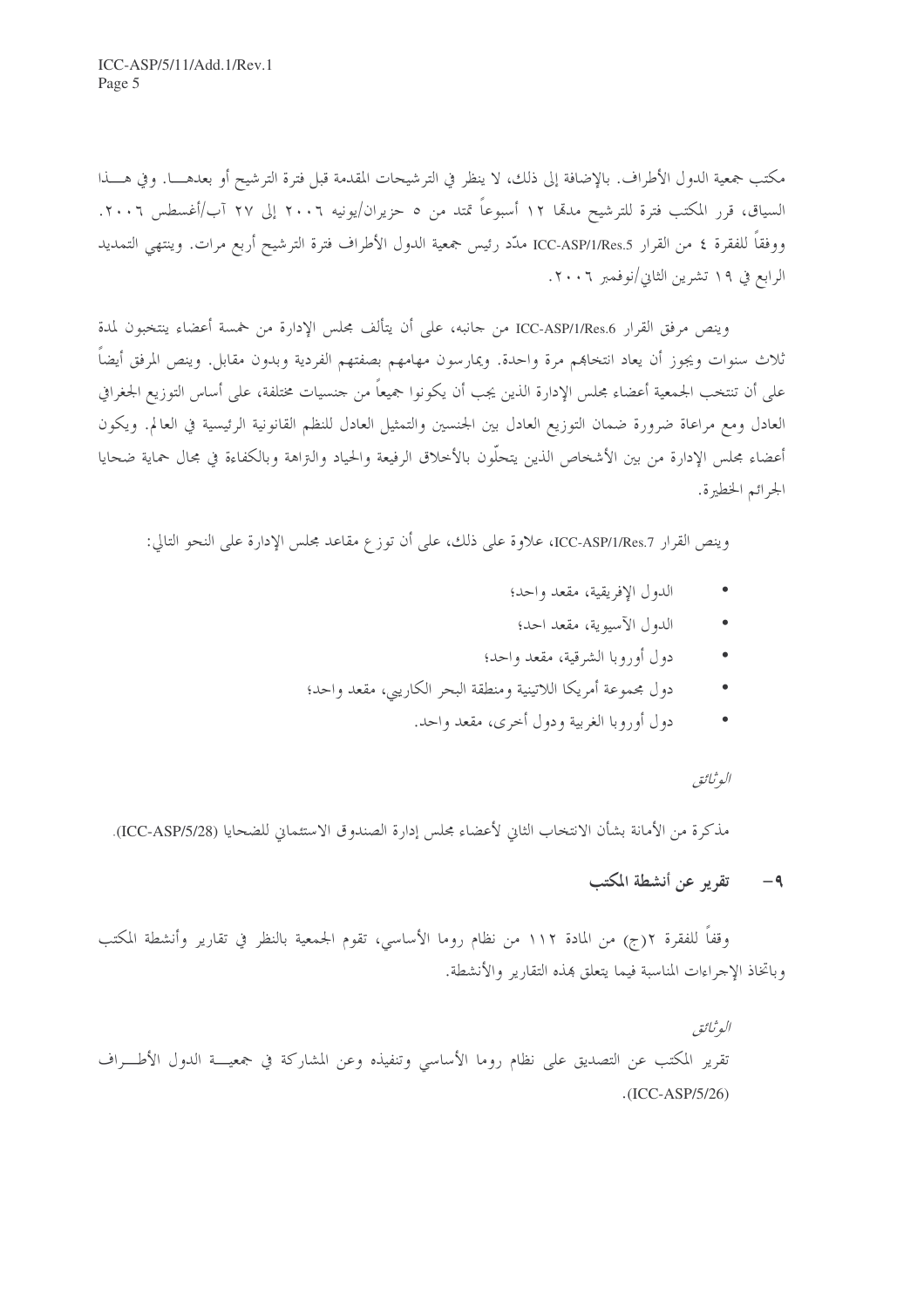## ١٠ – تقرير عن أنشطة المحكمة

بمقتضى الفقرة ٢(ب) من المادة ١١٢ من نظام روما الأساسي، توفر الجمعية لهيئة الرئاسة والمدعى العام والمسجل التوجهات العامة فيما يتعلق بإدارة المحكمة. وطبقاً للفقرة ٥ من المادة ١١٢ من نظام روما الأساسي، يجوز لرئيس المحكمة والمدعى العام والمسجل أو لممثليهم أن يشاركوا في احتماعات الجمعية. وكما هو منصوص عليه في المادة ٣٤ من النظام الداخلي لهم أن يصدروا بيانات شفوية أو خطية ويوفروا معلومات بشأن أي مسألة قيد النظر. وتبعاً لذلك، سيقدم رئيس المحكمة تقريراً عن أنشطة المحكمة منذ انعقاد الدورة السابقة للجمعية.

البوثيائيق

تقرير عن أنشطة المحكمة ICC-ASP/5/15)

#### النظر في ميزانية السنة المالية الخامسة واعتمادها  $-11$

وفقًا للفقرة ٢(د) من المادة ١١٢ من نظام روما الأساسي، تنظر الجمعية وتبت في ميزانية المحكمة.

وينص البند ٣ من النظام المالي والقواعد المالية للمحكمة على أن يقوم المسجل بإعداد الميزانية البرنامجية المقترحة لكل فترة مالية ويقدمها إلى الدول الأطراف وإلى لجنة الميزانية والمالية لكي تنظر فيها. وسوف تتقدم لجنة الميزانية والمالية بالتوصيات ذات الصلة بالموضوع إلى الجمعية.

وأقرت الجمعية في دو, قما الثالثة، توصية لجنة الميزانية والمالية القائلة بأن تعمد المحكمة مستقبلاً إلى تضمين تقاريرها المتعلقة بالأداء بيانات بشأن الأداء المالي والنتائج المحرزة بدلاً من النواتج وينبغي تقديم هذه المعلومات كل سنة إلى الجمعية من خلال اللجنة إما في نطاق مشروع الميزانية البرنامجية أو ضمن تقرير منفصل يتعلق بالأداء<sup>(٧)</sup>.

البوثيائق

تقرير مقدم إلى جمعية الدول الأطراف عن أنشطة ومشاريع مجلس إدارة الصندوق الاستئماني للضحايا حلال الفترة من ١٦ آب/أغسطس إلى ٣٠ حزيران/يونيه ٢٠٠٦ (ICC-ASP/5/8 و Corr.1 (بالفرنسية فقط))

الميزانية البرنامجية المقترحة لعام ٢٠٠٧ للمحكمة الجنائية الدولية (ICC-ASP/5/9 و\*Corr.1 (بالانكليزية فقط)  $(Corr. 2)$ 

اموثائق الرسمية لجمعية الدول الأطراف في نظام روما الأساسي للمحكمة الجنائية الدولية، الدورة الثالثة، لاهاي، ٦ - ١ أيلول/سبتمبر ٢٠٠٤  $(y)$ (منشور المحكمة الجنائية الدولية، (ICC-ASP/3/25)، الجزء ثانياً — ألف — λ(ب)، الفقرة ٥٠، والجزء ثانياً — ألف — ١، الفقرة ٤.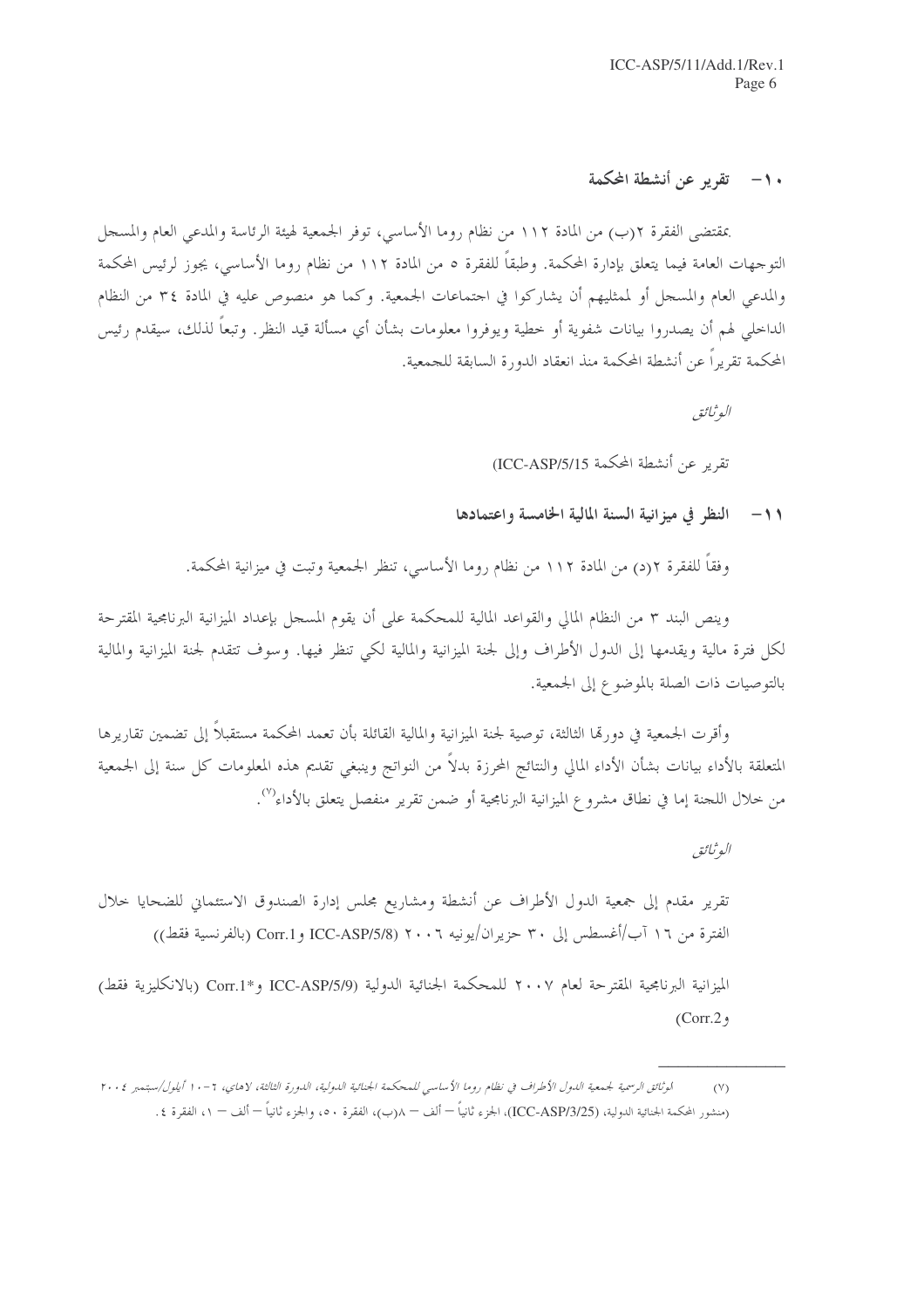تقرير عن أداء ميزانية المحكمة الجنائية الدولية حتى ٣١ آب/أغسطس ٢٠٠٦ (ICC-ASP/5/13)

تقرير عن تغيير السنة المالية للمحكمة (ICC-ASP/5/22 )

تقرير لجنة الميزانية والمالية عن أعمال دورتما السابعة (ICC-ASP/5/23 و Corr.1 و Corr.1 (بالانكليزية فقط)).

تقرير مقدم إلى جمعية الدول الأطراف بشأن خيارات تأمين محـــامي دفاع ملائم للمتهمين (ICC-ASP/3/16) — تحديث للمرفق ٢: تفاصيل الدفع المتعلقة بنظام المساعدة القانونية للمحكمة الجنائية الدولية (ICC-ASP/5/INF.1)

اقتراح مقدم من استراليا وكندا ونيوزيلندا فيما يتعلق بالقسم من مشروع القرار الخاصّ بالميزانية البرنامجية المقترحة لعام ٢٠٠٧ الذي يعالج حدول الأنصبة المقررة (ICC-ASP/5/WP.1).

- ١٢- النظر في تقارير مراجعي الحسابات
- المراجع الخارجي للحسابات  $(\mathfrak{h})$

ينص البند ١٢ من النظام المالي والقواعد المالية على أن تعين الجمعية مراجعاً للحسابات ليجري مراجعة للحسابات طبقاً لمعايير المراجعة المقبولة عموماً، رهناً بأي توجيهات خاصة من جمعية الدول الأطراف، ووفقاً للصلاحيات الإضافية المنصوص عليها في مرفق هذا النظام. وفي الجلسة الحادية عشرة من دورتما الأولى المعقودة في ٢٢ نيسان/ابريل ٢٠٠٣ أُبلغت الجمعية أن المكتب تصرف بمقتضى السلطة التي حولته إياها الجمعية'<sup>٨)</sup> فعينت المكتب الوطني لمراجعة الحســــابات في المملكـــة المتحــــدة لبريطانيا العظمة وايرلندا الشمالية مراجعاً لحسابات المحكمة لفترة قوامها أربع سنوات<sup>(٩)</sup>.

ووفقاً للبند ١٢–٧، يصدر مراجع الحسابات تقريراً عن نتائج مراجعة البيانات المالية والبيانات ذات الصلة المتعلقة بحساب الفترة المالية. ووفقاً للبندين ١٢–٨ و١٢–٩ تخضع تقارير المراجعة، قبل عرضها على الجمعية، لفحص يجريه المسجل ولجنة الميزانية والمالية. وتنظر الجمعية وتقرَّ البيانات المالية والتقارير المتعلقة بالمراجعة التي توافيها بما لجنة الميزانية والمالية.

الوثائق الرسمية لجمعية الدول الأطراف في نظام روما الأساسي للمحكمة الجنائية الدولية، الدورة الأولى، نيويورك، ٣-١٠ أيلول/سبتمبر ٢٠٠٢  $(\wedge)$ (منشور الأمم المتحدة، رقم المبيع: E.03.V.2 والتصويب)، الجزء أولا، الفقرة ٢٩.

الوثائق الرسمية لجمعية الدول الأطراف في نظام روما الأساسي للمحكمة الجنائية الدولية، الدورة الأولى، (الاستثناف الأول والاستئناف الثاني)،  $(9)$ نيويورك، ٣-٧ شباط/فيراير و٢١-٢٣ نيسان/ابريل ٢٠٠٣. (منشور الأمم المتحدة، (ICC-ASP/1/3/Add.1)، الجزء أولا، الفقرة ٤٠.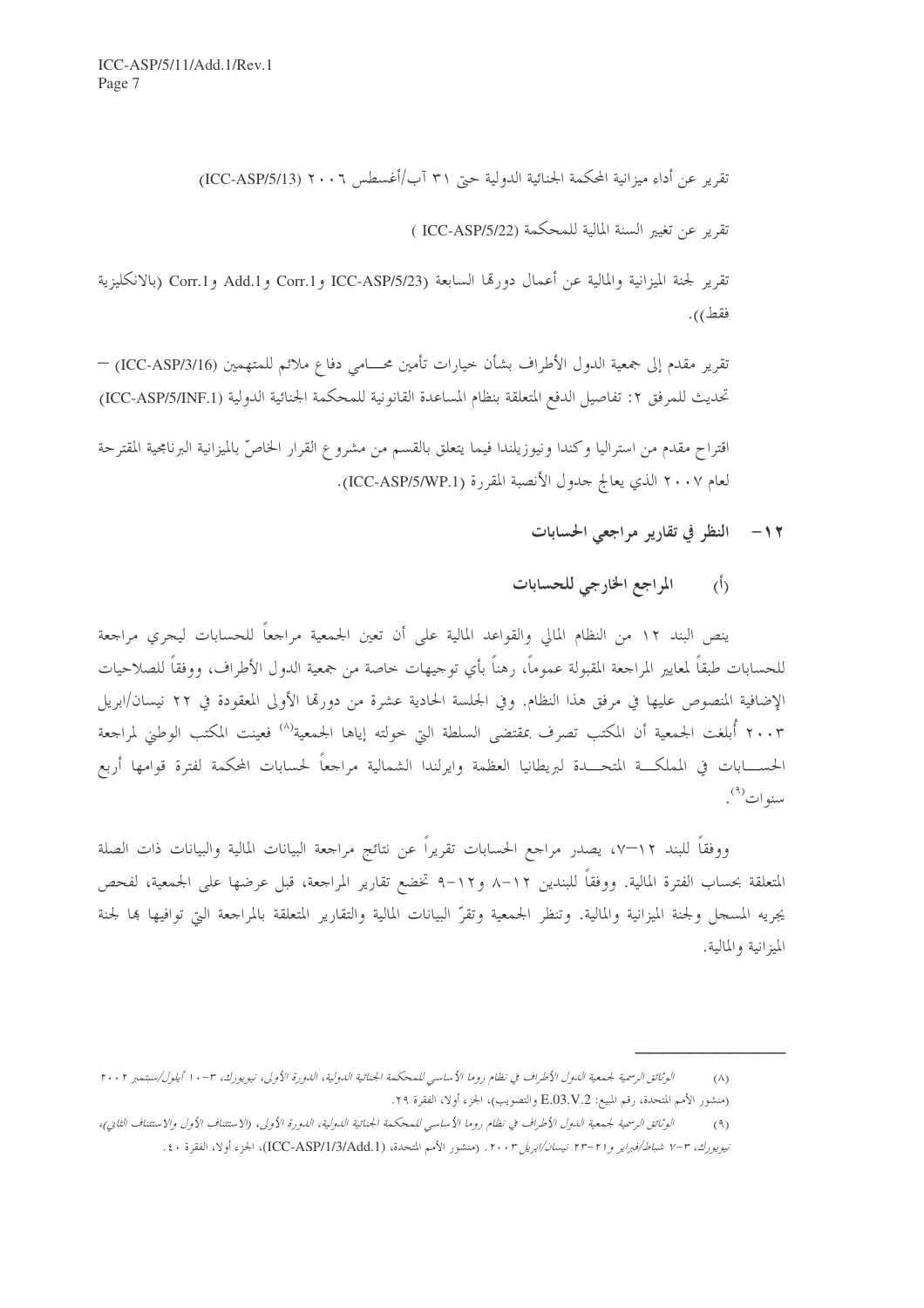البوثيائق

البيانات المالية للمحكمة الجنائية الدولية للفترة من ١ كانون الثاني/يناير إلى ٣١ كانون الأول/ديسمبر ٢٠٠٥  $(ICC-ASP/5/2)$ 

البيانات المالية للصندوق الاستئماني للضحايا للفترة من ١ كانون الثاني/يناير إلى ٣١ كانون الأول/ديسمبر  $(ICC-ASP/5/3 \t\cdot \cdot \cdot \t\circ$ 

تقرير لجنة الميزانية والمالية عن أعمال دورتما السابعة (ICC-ASP/5/23 و Add.1 و Corr.1 (بالانكليزية فقط)).

> تقرير المراجع الداخلي للحسابات  $(\rightarrow)$

في دورهّا الثانية، أقرت الجمعية توصية لجنة الميزانية والمالية التي تفترض أن يكون المرجع الداخلي للحسابات قادراً على البت في برنامج عمله السنوي بشكل مستقل وعلى النحو الذي يشمل أية قضية تثيرها اللجنة وأن يقدم المراجع الداخلي للحسابات تقريراً سنويا عن أنشطة المكتب إلى الجمعية، وذلك من خلال اللجنة'''.

البوثيائق

تقرير مكتب المراجعة الداخلية للحسابات (ICC-ASP/5/5)

تقرير لجنة الميزانية والمالية عن أعمال دورتما السابعة (ICC-ASP/5/23 و Corr.1 و Add.1 و Corr.1 (بالانكليزية فقط)).

١٣- تعيين المراجع الخارجي للحسابات

ينص البند ١٢ من النظام المالي والقواعد المالية على أن تعين الدول الأطراف مراجعا للحسابات يجري مراجعة طبقاً لمعايير مراجعة الحسابات المقبولة عموماً رهناً بأي توجيهات خاصة من جمعية الدول الأطراف ووفقاً للصلاحيات الإضافية المنصوص عليها في مرفق النظام المالي والقواعد المالية. وأثناء الجلسة الحادية عشرة من دورقما الأولى، المعقودة في ٢٢ نيسان/ابريل ٢٠٠٣، أُبلغت الجمعية بأن المكتب تصرف طبقاً للسلطة التي منحته إياها الجمعية<sup>(١١)</sup> فعيّن مكتب مراجعة الحسابات الوطني في المملكة المتحدة لبريطانيا العظمى وايرلندا الشمالية مراجعاً لحسابات المحكمة لمدة قوامها أربع سنوات<sup>(١٢)</sup>.

الوثائق الرسمية لجمعية الدول الأطراف في نظام روما الأساسي للمحكمة الجنائية الدولية، الدورة الثانية، نيويورك،٨-١٢ أيلول/سبتمبر ٢٠٠٣.  $(1 \cdot)$ 

<sup>(</sup>منشور الأمم المتحدة، رقم المبيع E.O3.V.13 ، الجزء ثانياً — ألف –١، الفقرة ١ والجزء ثانياً — ألف – ٦، الفقرة ٢٩.

الوثائق الرسمية لجمعية الدول الأطراف في نظام روما الأساسي للمحكمة الجنائية الدولية، الدورة الأولى، نيويورك،٣-١٠ أيلول/سبتمبر ٢٠٠٢ .  $(11)$ (منشور الأمم المتحدة، رقم المبيع E.O3.V.2 والتصويب)، الجزء أولا، الفقرة ٢٩.

الوثائق الرسمية لجمعية الدول الأطراف في نظام روما الأساسي للمحكمة الجنائية اللولية، الدورة الأولى، (الاستثناف الأولى والاستئناف الثاني)،  $(11)$ نيويورك، ٣-٧ شبا*ط/فبراير و ٢١ – ٢٣ نيسان٢٠٠٣.* (منشور الأمم المتحدة ICC/ASP/1/3/Add.1)، الجزء أولاً، الفقرة ٤٠.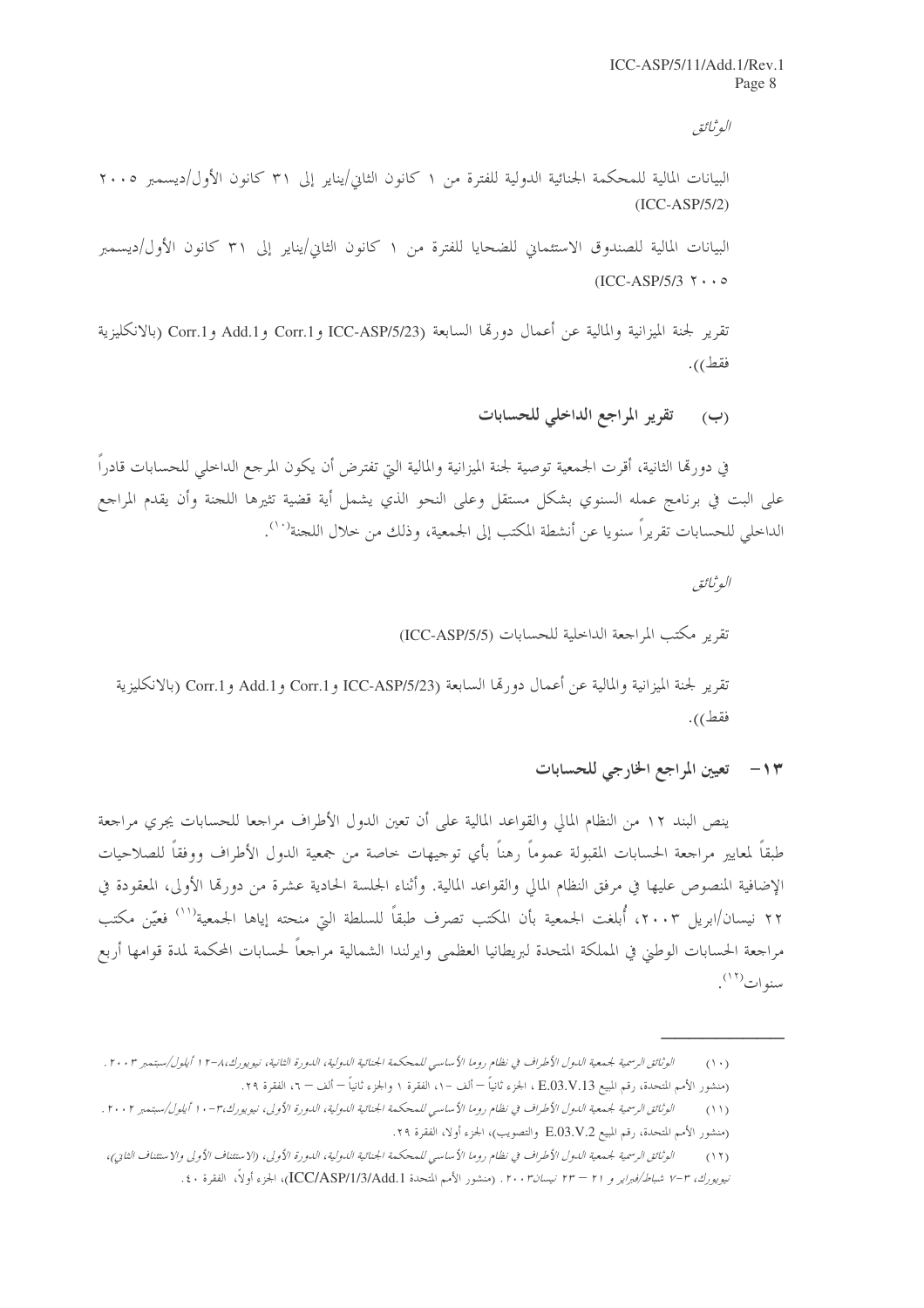وفي دورتما الرابعة وعملاً بطلب مقدم من المكتب، عمدت الجمعية إلى النظر الأولى في تعيين المراجع الخارجي للحسابات لفترة السنوات الأربع الممتدة من ٢٠٠٧ إلى ٢٠١٠. وأبلغت الجمعية بأنه، وفقاً للاختصاصات الراهنة، سوف يقوم المراجع الخارجي للحسابات بمراجعة الحسابات عن الفترات المالية الأربع (٢٠٠٢–٢٠٠٣)، و٢٠٠٤، و٢٠٠٥، و٢٠٠٦). وتبعاً لذلك سيتولى المراجع الخارجي للحسابات تغطية فترة السنوات الأربع الثانية الممتدة من ٢٠٠٧ إلى  $.7.1.$ 

وفي الجلسة نفسها، لاحظت الجمعية أنه يمكنها أن تختار طلب تقديم عطاء تشارك الدول في تقديمه أو أن تبين ألها تميل، من حيث المبدأ، إلى تحديد تعيين المراجع الخارجي الحالي للحسابات لمدة أربع سنوات ثانية. وبينت الجمعية ألها تفضل هذا الخيار الأخير وقررت أن تدرجه في جدول أعمال دورقما الخامسة تحت البند المعنون "تعيين مراجع خارجي للحسابات" وطلبت من المحكمة أن تقدم تقريراً إلى الجمعية، عن طريق لجنة الميزانية والمالية، بشأن الاختصاصات وشروط تحديد التعيين قبيل انعقاد تلك الدو, ة<sup>(١٣)</sup>.

البوثيائيق تقرير عن تحديد تعيين مراجع الحسابات الخارجي (ICC-ASP/5/4) تقرير لجنة الميزانية والمالية عن أعمال دورتما السابعة (ICC-ASP/5/23 و Corr.1 و Add.1 و Corr.1 (بالانكليزية فقط)).

## ١٤ - تقرير مجلس إدارة الصندوق الاستئماني للضحايا

بموجب قرارها ICCASP/1/Res.2 أنشأت الجمعية صندوقاً استئمانياً لصالح ضحايا الجرائم الداخلة في اختصاص المحكمة وأسر هؤلاء الضحايا فضلاً عن مجلس لإدارة الصندوق الاستئماني للضحايا.

وفي جلستها الخامسة من دورتما الثانية، المعقودة في ١٢ أيلول/سبتمبر ٢٠٠٣ انتخبت الجمعية خمسة أعضاء في مجلس الإدارة، بدأت مدة تعيينهم اعتباراً من نفس التاريخ. وفقاً للفقرة ١١ من القرار المنشئ للصندوق الاستئماني يتوحب على مجلس الإدارة أن يقدم تقريراً سنوياً إلى الجمعية عن أنشطة الصندوق ومشاريعه.

البوثيائق

تقرير مقدم إلى جمعية الدول الأطراف عن أنشطة ومشاريع مجلس إدارة الصندوق الاستئماني للضحايا حلال الفترة من ١٦ آب/أغسطس ٢٠٠٥ إلى ٣٠ حزيران/يونيه ٢٠٠٦ (ICC-ASP/5/8 و Corr.1 (بالفرنسية فقط))

الوثائق الرسمية لجيعية الدول الأطب اف في نظام روما الأساسير للمحكمة الجنائية الدولية، الدورة الرابعة، لاهاي، ٢٨ نشيرين النابي/نوفيين –  $(15)$ ٣ *كانون الأول/ديسمبر ٢٠٠٥* (منشور المحكمة الجنائية الدولية، ICC-ASP/4/32) ، الجزء ثانياً = باء = ٣ (ز)، الفقرتان ٤٤ و٥٠.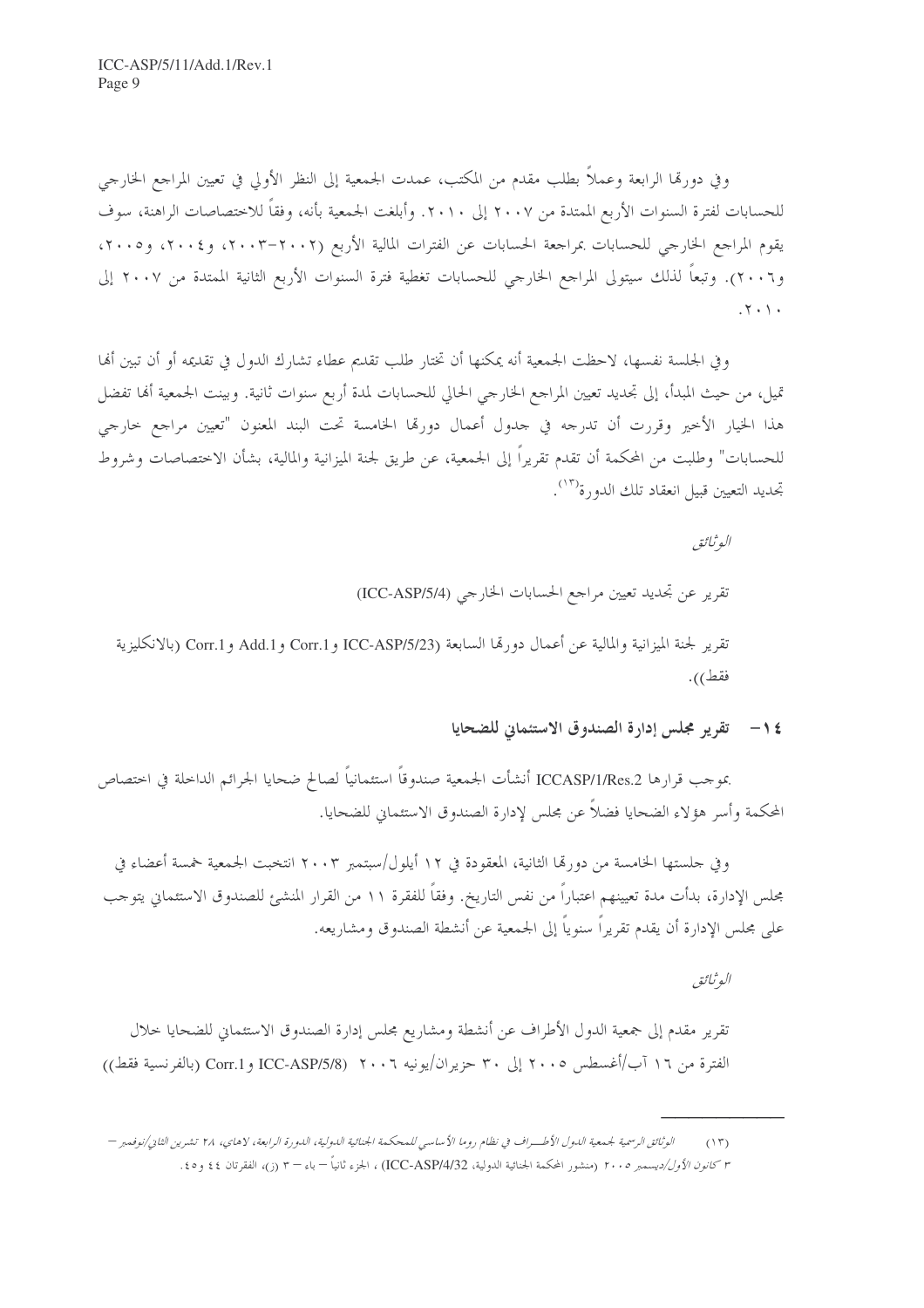تقرير لجنة الميزانية والمالية عن أعمال دورةما السابعة (ICC-ASP/5/23 و Corr.1 و Corr.1 (بالانكليزية فقط)).

> تقرير الفريق العامل الخاص المعنى بجرائم العدوان  $-10$

قررت الجمعية في قرارها ICC-ASP/1/Res.1 إنشاء فريق عامل خاص يُعين بجريمة العدوان وتكون عضويته مفتوحة على قدم المساواة لكافة الدول الأعضاء في الأمم المتحدة أو لأعضاء الوكالات المتخصصة أو الوكالة الدولية للطاقة الذرية بغرض صياغة مقترحات لوضع أحكام تتعلق بالعدوان وعرض هذه المقترحات على الجمعية في مؤتمر استعراضي للتوصل إلى أحكام مقبولة بشأن حريمة العدوان لإدراجها في النظام الأساسي، وفقا للأحكام ذات الصلة من هذا النظام. وقررت الجمعية أيضا أن يجتمع الفريق العامل الخاص حلال الدورات العادية لجمعية الدول الأطراف أو في أي موعد تراه الجمعية مناسبا وممكنا.

وقررت الجمعية في الجلسة الثامنة من دورتما الأولى المستأنفة المعقودة في ٧ شباط/فبراير ٢٠٠٣، في جملة أمور وبناء على اقتراح من المكتب، أن يجتمع الفريق العامل الخاص المعنى بجريمة العدوان حلال الدورات السنوية للجمعية، بدءًا من الدورة الثانية في عام ٢٠٠٣. وقررت أيضا أن تُخصِّص جلستان أو ثلاث جلسات من دورات الجمعية للفريق العامل الخاص، وأن يتكرر هذا النمط، حسب الاقتضاء، سنوياً.

وقررت الجمعية في دورهّا الرابعة المعقودة في عام ٢٠٠٥، في جملة أمور، أن يخصّص للفريق العامل في السنوات من ٢٠٠٦ إلى ٢٠٠٨ عشرة أيام كاملة من الاحتماعات على الأقل أثناء الدورات المستأنفة للجمعية التي تعقد في نيويورك وأن يعقد الفريق العامل الخاص احتماعات فيما بين الدورات، حسب الاقتضاء<sup>(٢٠)</sup>. وقررت أيضا أن يعقد الفريق العامل الخاص المعنى بجريمة العدوان احتماعا لا تقل مدته عن ثلاثة أيام أثناء دورها الخامسة المستأنفة التي ستعقد في نيويورك في عام ٢٠٠٧. ووافق المكتب من حانبه في احتماعه المعقود في ١٣ كانون الثاني/يناير ٢٠٠٦ على المواعيد المحددة وعلى دعوة الدورة الحامسة المستأنفة للانعقاد في مقر الأمم المتحدة في نيويورك في الفترة من ٢٩ إلى ٣١ كانون الثاني/يناير ٢٠٠٧<sup>(٥/٠</sup>٠).

وعقد الفريق العامل الخاص المعنى بجريمة العدوان احتماعا غير رسمي بين الدورتين في برينستون، نيوجيرزي، الولايات المتحدة الأمريكية، في الفترة من ٨ إلى ١١ حزيران/يونيو ٢٠٠٦.

البوثيائق

مذكرة من الأمانة (ICC-ASP/5/SWGCA/INF.1)

الوثائق الرسمية لجمعية الدول الأطسراف في نظام روما الأساسي للمحكمة الجنائية الدولية، الدورة الرابعة، لاهاي، ٢٨ تشرين الثاني/نوفمبر –  $(15)$ ٣ كانون الأول/ديسمبر ٢٠٠٥ (منشور المحكمة الجنائية الدولية، ICC-ASP/4/32) ، الجزء ثالثاً، القرار ICC-ASP/4/Res.4، الفقرة ٣٧. المرجع نفسه، الفقرة ٥٣.  $(10)$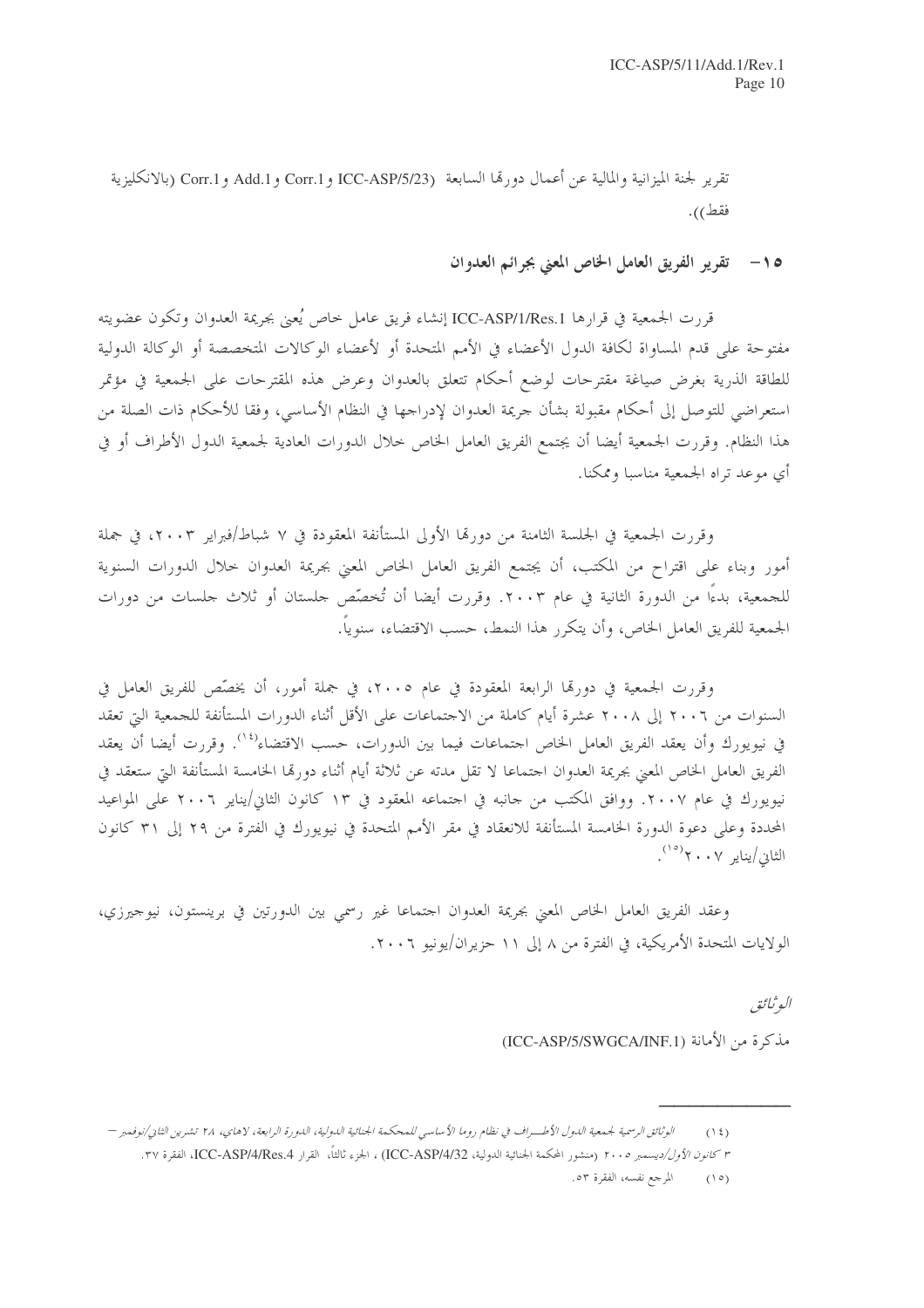١٦ – الآثار الطويلة الأجل في الميز انية الناجمة عن النظام الأساسي للمعاشات التقاعدية للقضاة

اعتمدت الجمعية في دورها الثالثة بموجب القرار ICC-ASP/3/Res.3 (التذييل ٢ من المرفق) النظام الأساسي للمعاشات التقاعدية للقضاة على أساس، في جملة أمور، عدم إسهام القضاة في تمويل هذا النظام وأن تتحمله مباشرة ميزانية المحكمة. وفي الجلسة ذامَّا، طلبت الجمعية إلى لجنة الميزانية والمالية أن تنظر في الآثار الطويلة الأجل في الميزانية الناجمة عن النظام الأساسي للمعاشات التقاعدية للقضاة وأن تقدم تقريرا بمذا الشأن قبل الدورة الرابعة لجمعية الدول الأطراف لاتخاذ الترتيبات المالية المناسبة<sup>(١٦)</sup>.

وفي دورها الرابعة، أيدت الجمعية، بناء على الفقرات من ٩٠ إلى ٩٩ من تقرير لجنة الميزانية والمالية عن أعمال دورقما الخامسة<sup>(١٧</sup>)، توصية اللجنة بتمويل نظام المعاشات التقاعدية للقضاة بالأسلوب التراكمبي وبأن يدار نظام المعاشات التقاعدية للقضاة من قبل طرف حارجي. وطلبت الجمعية أيضا أن تقدم المحكمة تقريرا إلى لجنة الميزانية والمالية عن أكثر الخيارات فعالية من حيث التكلفة لإدارة الصندوق، بما في ذلك حيار إدارته عن طريق الصندوق المشترك للمعاشات التقاعدية لموظفي الأمم المتحدة. ورأت الجمعية أيضا أن الأحكام التي تنطبق حاليا على القضاة العاملين ينبغي أن تنطبق مؤقتا على القضاة الذين سينتخبون في عام ٢٠٠٦ وقررت أن تحيل موضوع أحكام المعاشات التقاعدية التي تنطبق على القضاة إلى لجنة الميزانية والمالية للنظر وتقديم تقرير بشألها — مع مراعاة، في جملة أمور، ما حاء في الفقرة أعلاه ونظم المعاشات التقاعدية التي تنطبق على القضاة في المحاكم الدولية الأخرى– من أجل توفير الأدوات اللازمة للجمعية لاتخاذ قرار مستنير بشأن أحكام المعاشات التقاعدية الواجبة التطبيق على القضاة. وطلبت الجمعية أيضا إلى لجنة الميزانية والمالية أن تنظر فيما إذا كان من الواجب أن تؤخذ المعاشات التقاعدية المستحقة للقضاة الذين سبقت لهم الخدمة في محاكم أو منظمات دولية أخرى في الاعتبار عند تحديد المعاشات التي يستحقوها من المحكمة– مع النظر في نفس الوقت في ممارسة هذه المحاكم والمنظمات بالنسبة لهذه المسألة – وتقديم تقرير عن النتائج التي ستتوصل إليها إلى الدول الأطراف قبل الدورة الخامسة للجمعية. وأخيرا، قررت الجمعية في نفس الدورة تخصيص المبالغ التي لم يتم صرفها من ميزانية عام ٢٠٠٥، والتي يبلغ مجموعها نحو ٨ ملايين يورو، للوفاء بالتكاليف التقديرية للالتزامات التراكمية للمعاشات التقاعدية من عام ٢٠٠٣ إلى ٣١ كانون الأول/دبسمبر ٢٠٠٦/ (<sup>١٨)</sup>.

البوثيائق

إقتـــراح يتعلق بشـــروط الخدمة والتعويضات للقضاة والموظفين المنتخبين (ICC-ASP/3/12، المرفق الأول، التذييل ٢)

الوثائق الرسمية لجمعية الدول الأطراف في نظام روما الأساسي للمحكمة الجنائية الدولية، الدورة الثالثة، لاهاي، ٦ -١٠ أيلول/سبتمبر ٢٠٠٤  $(11)$ (منشهور المحكمة *الجنائية الدولية، ICC-ASP/3/25)*، الجزء ثالثاً، القرار ICC-ASP/3/Res.3 ، الفقرتان ٢٢و ٢٥.

الوثائق الرسمية لجمعية الدول الأطراف في نظام روما الأساسي للمحكمة الجنائية الدولية، الدورة الرابعة، لاهاي، ٢٨ تشرين الثاني/نوفمبر–  $(1 \vee)$ ٣ *كانون الأول/ديسمبره ٢٠٠* (منشور المحكمة الجنائية الدولية، ICC-ASP/4/32)، الجزء ثانياً – باء – ٦ (ب)، الفقرات ٩٠-٩٩.

المرجع نفسه، الجزء ثانياً – باء – ٣ (أ)، الفقرة ٣٨، والجزء ثالثا، القرار ICC-ASP/4/Res.9، الفقرة ٧.  $(\lambda)$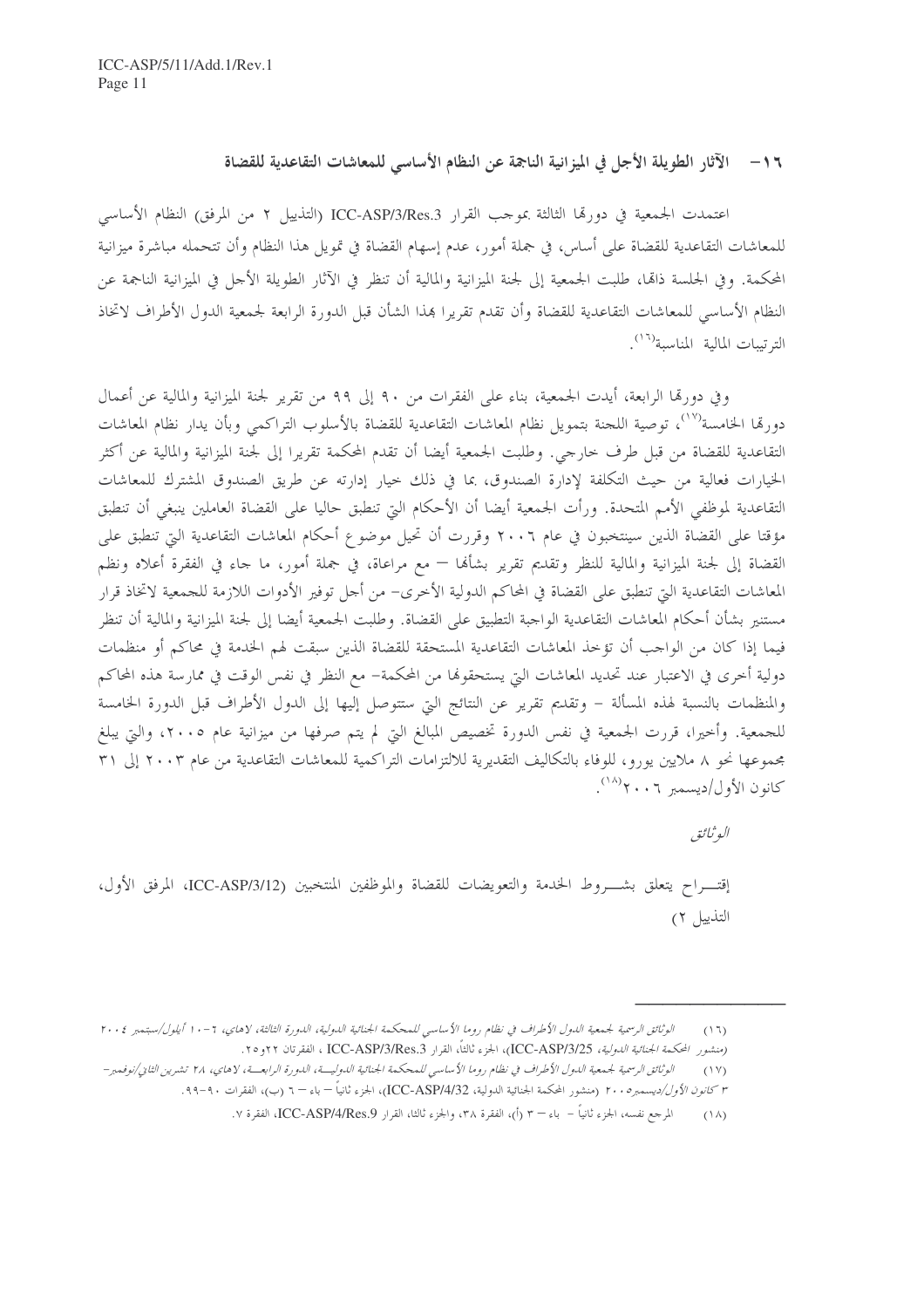الوثائق الرسمية لجمعية الدول الأطراف في نظام روما الأساسي للمحكمة الجنائية الدولية، الدورة الثالثة، لاهاي، 7 – • 1 *أيلـــول/سبتمبر ٢٠٠٤* (منشـــور المحكمـــة الجنائيـــة الدوليـــة، ICC-ASP/3/25، الجزء ثالثاً، القرار ICC-ASP/3/Res.3، المرفق

الوثائق الرسمية لجيمعية الدول الأطراف في نظام روما الأساسي للمحكمة الجنائية الدولية، الدورة الرابعة، لاهاي، ٢٨ تشر*ين الثان/نوفمبر- ٣ كانون الأول/ديسمبر ٢٠٠٥* (منشور المحكمة الجنائية الدولية، ICC-ASP/4/32)، الجزء ثانياً– باء– ٣(أ)، الفقرة ٣٨، والجزء ثالثاً، القرارMCC-ASP/4/Res.9)

تقرير لجنة الميزانية والمالية عن أعمال دورتما السادسة (ICC-ASP/5/1)

تقرير عن طلب تقديم عطاءات تخص نظام المعاشات التقاعدية للقضاة (ICC-ASP/5/18)

تقرير المسجّل عن نظم المعاشــــات التقاعديــــة المطبّقـــــــة على القضاة في المحاكــــم الدوليــــة الأخــــرى<br>(ICC-ASP/5/19)

تقرير لجنة الميزانية والمالية عن أعمال دورتما السابعة (ICC-ASP/5/23 و Corr.1 و Corr.1 (بالانكليزية " فقط)).

#### شروط خدمة وتعويض المدعى العام ونواب المدعي العام  $-1V$

تنص المادة ٤٩ من نظام روما الأساسي على أن يتقاضى القضاة والمدعى العام ونواب المدعى العام والمسجل ونائب المسجل المرتبات والبدلات والمصاريف التي تحددها جمعية الدول الأطراف.

وفي الدورة الثالثة، أحاطت الجمعية علما بالاقتراح المتعلق بشروط خدمة وتعويض المدعى العام ونواب المدعى العام الوارد في الوثيقة ICC-ASP/3/12، المرفق الثاني، وبينما أكدت من جديد أحكام المقرر ICC-ASP/1/Decision.3 بشأن اشتراك المحكمة الجنائية الدولية في الصندوق المشترك للمعاشات التقاعدية لموظفى الأمم المتحدة، طلبت إلى لجنة الميزانية والمالية أن تنظر في هذا الاقتراح وفي أي خيارات بديلة مناسبة أخرى وأن تقدم تقريرا بشألها قبل الدورة الرابعة لجمعية الدول الأطراف<sup>(١٩)</sup>.

الوثائق الرسمية لجمعية الدول الأطراف في نظام روما الأساسي للمحكمة الجنائية الدوليـــة، الدورة الثالثـــة، لاهاي، ٦-١٠ أيلول/سبتمبر  $(19)$ ٢٠٠٤ (منشور المحكمة الجنائية الدولية، ICC-ASP/3/25)، الجزء ثالثاً القرار ICC-ASP/3/Res.3، الفقرة ٢٦ من المنطوق.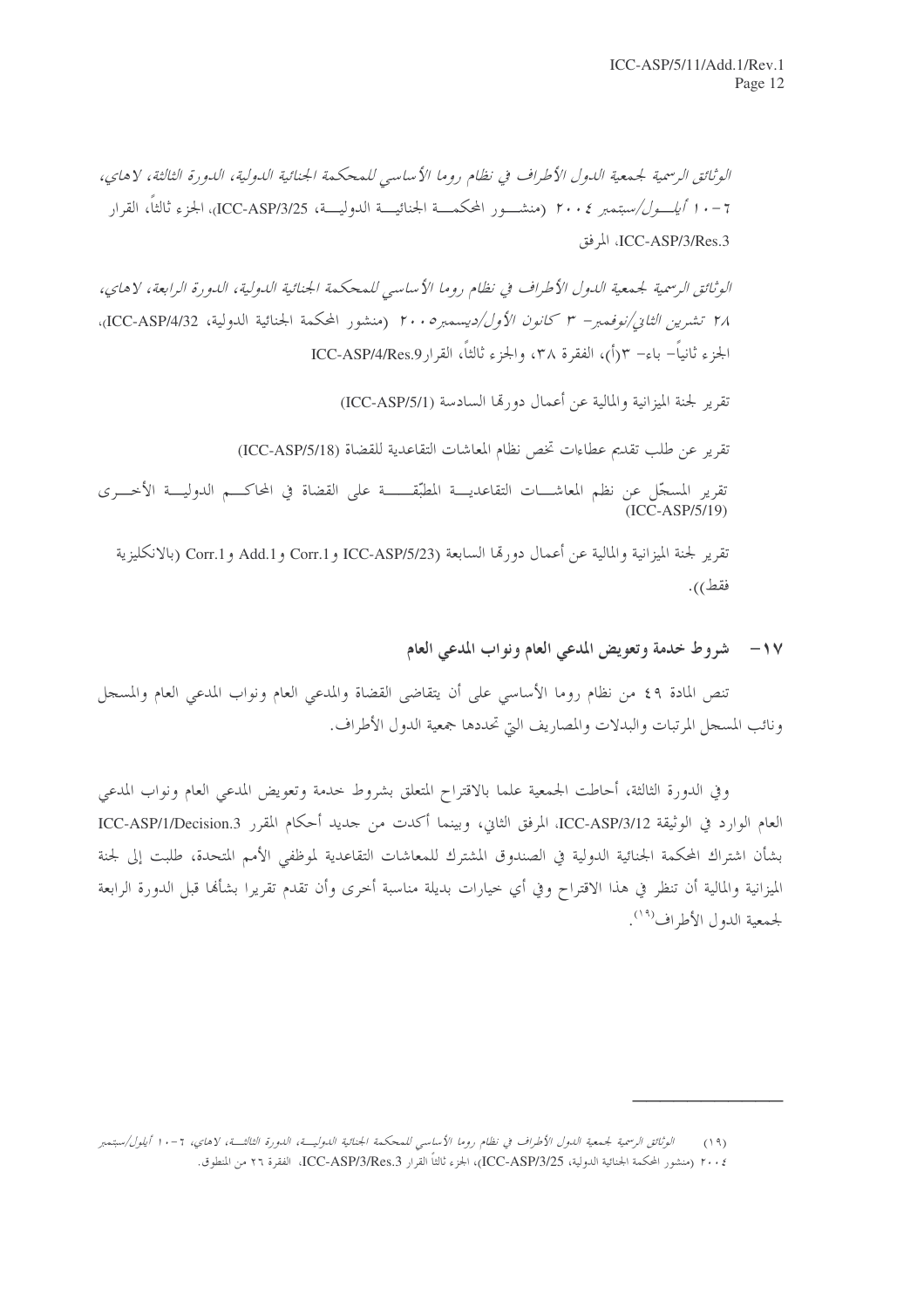وفي الدورة الرابعة، أحاطت الجمعية مرة أخرى علما بتقرير مكتب المدعى العام المتعلق بمذا الموضوع، الوارد في الوثيقة المشار إليها أعلاه، فضلا عن طلب لجنة الميزانية والمالية الموحه إلى المحكمة بتقديم تقرير عن هذه المسألة، بما في ذلك بعض الخيارات المقدرة التكاليف في دورتما المقبلة، وطلب من اللحنة أن تقدم تقريراً في هذا الشأن قبل الدورة الخامسة لجمعية الدول الأطراف<sup>(٢٠)</sup>.

البوثائق

إقتراح يتعلق بشروط الخدمة والتعويضات للقضاة والموظفين المنتخبين (ICC-ASP/3/12، المرفق الثاني)

الوثائق الرسمية لجمعية الدول الأطراف في نظام روما الأساسي للمحكمة الجنائية الدولية، الدورة الثالثة، لاهاي، 7 - • 1 *أيلول/سبتمبر ٢٠٠٤* (منشـــور المحكمة الجنائية الدوليـــة، ICC-ASP/3/25)، الجزء ثالثاً، القــــرار ICC-ASP/3/Res.3

الوثائق الرسمية لجمعية الأطراف في نظام روما الأساسي للمحكمة الجنائية الدولية، الدورة الرابعة، لاهاي، ٢٨ تشرين الثاني/نوفمبر- ٣ كانون الأول/ديسمبر ٢٠٠٥ (منشور المحكمة الجنائية الدوليــة، ICC-ASP/4/32)، الجزء ثانياً– باءِ– ٦(ب)

تقريب عـــن شروط حدمـــة وتعويض المدعى العام ونواب المدعى العام عمـــلا بالفقـــرة ٢٦ من القرار (ICC-ASP/4/11) ICC-ASP/3/Res.3

تقرير لجنة الميزانية والمالية عن أعمال دورتما السادسة (ICC-ASP/5/1)

تقرير عن شروط حدمة وتعويض المدعى العام ونواب المدعى العام (ICC-ASP/5/20)

تقرير عن شروط خدمة وتعويض المدعى العام ونواب المدعى العسام: تقديـــر مالـــى للمعاشات التقاعدية  $(ICC-ASP/5/21)$ 

تقرير لجنة الميزانية والمالية عن أعمال دورتما السابعة (ICC-ASP/5/23 و Corr.1 و Corr.1 (بالانكليزية فقط)).

الوثائق الرسمية لجمعية الدول الأطراف في نظام روما الأساسي للمحكمة الجنائية الدولية، الدورة الرابعة، لاهاي، ٢٨ تشرين الثاني/نوفمبر – ٣  $(1 \cdot)$ كانو*ن الأول/ديسمبر ٢٠٠٥* (منشور المحكمة الجنائيسـة الدوليـــة، ICC-ASP/4/Res.4)، الجزء ثالثاً القرار ICC-ASP/4/Res.4، والجزء ثانياً، الفقرة ٣٩.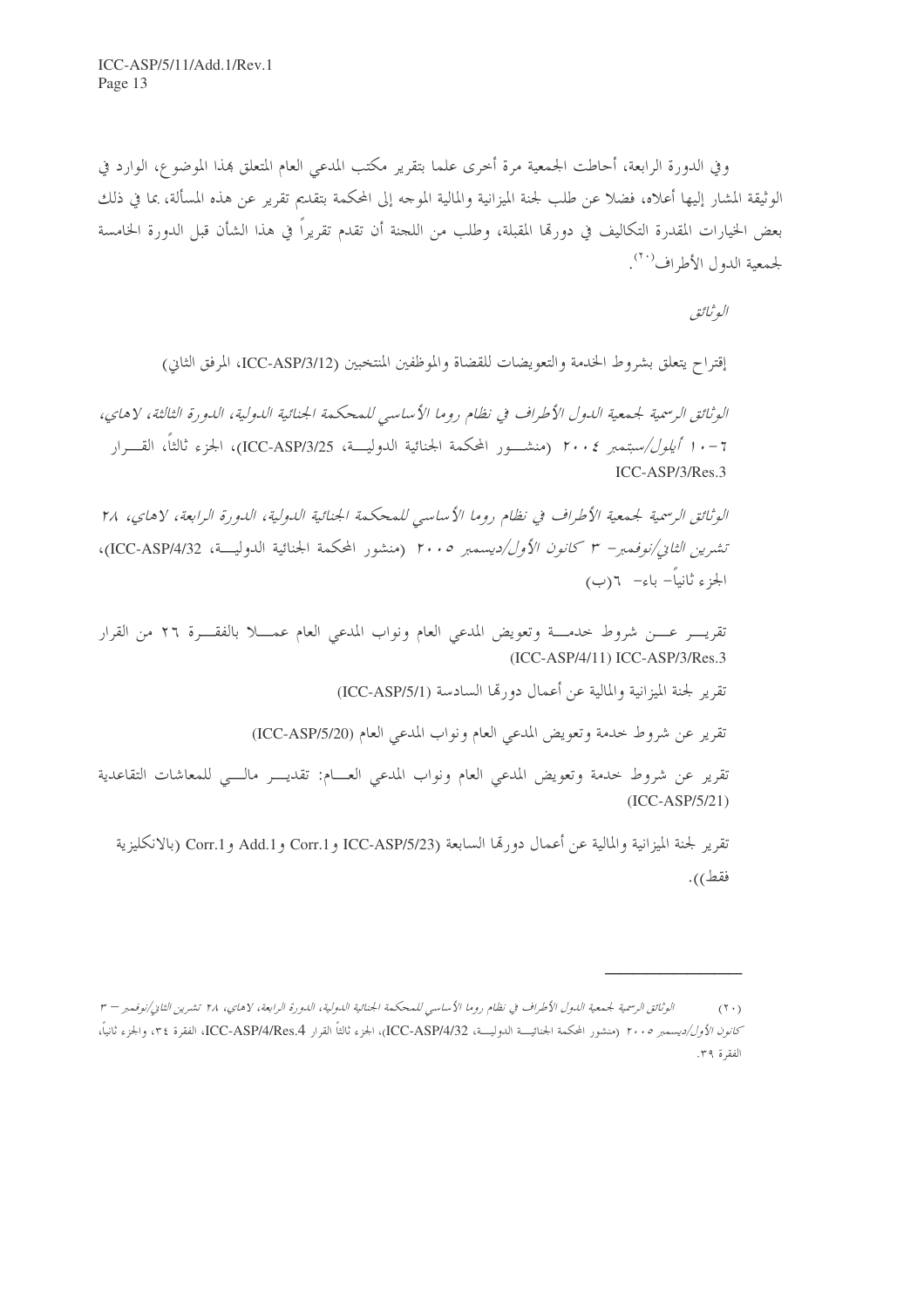مبانى المحكمة  $-1<sub>\lambda</sub>$ 

المبانى الدائمة  $\hat{(\Lambda)}$ 

شددت الجمعية في دورقما الرابعة، في جملة أمور، على أن المحكمة باعتبارها مؤسسة قضائية دائمة تحتاج إلى مبانٍ وظيفية لكي تضطلع بمهامها على النحو الفعال، وسلمت بأنه وفقا للمعلومات المتاحة حتى الآن، فإن مبني يُشيّد لأغراض المحكمة على موقع ألكسندر كازرن من شأنه أن يشكّل أفضل حيار مرن يتوافق ومتطلبات المحكمة الدائمة، من حيث الحجم والطابع الوظيفي والأمن، ورحبت الجمعية بالعرض المالي الإضافي الذي تقدَّم به ممثل الدولة المضيفة<sup>(٢١)</sup> ودعت المحكمة إلى إنماء التقديرات المتعلقة بالتوظيف وتخطيطها الاستراتيجي في وقت يسبق بشكل معقول الدورة المقبلة للجمعية وتواصل العمل التحضيري والتخطيط المتعلق بالمتطلبات التفصيلية للمباني الدائمة، وأوصت بإبقاء مكتب الجمعية ولجنة الميزانية والمالية على علم بالمسألة وتقديم تقرير إلى الدورة الخامسة لجمعية الدول الأطراف بشأن مسألة المباني الدائمة للمحكمة<sup>(٢٢)</sup>

البو ثبائب تور

الوثائق الرسمية لجيمعية الدول الأطراف في نظام روما الأساسي للمحكمة الجنائية الدولية، الدورة الرابعة، لاهاي، ٢٨ تشرين *الثاني/نوفيمبر – ٣ كانون الأول/ديس*مبر ٢٠٠٦ (منشور المحكمة الجنائيـــة الدوليـــة، ICC-ASP/4/32)، المرفق الثاني تقرير لجنة الميزانية والمالية عن أعمال دورتما السادسة (ICC-ASP/5/1) تقرير بشأن نموذج طاقة للمحكمة <sub>(\*ICC-ASP/5/10)</sub> الخطة الاستر اتبجية للمحكمة الجنائية الدولية (ICC-ASP/5/6 تقرير عن المباني الدائمة المقبلة للمحكمة الجنائية الدولية: تقرير مرحلي شامل (ICC-ASP/5/16) تقرير عن ترتيبات الإدارة الخاصة بالمباين الدائمة للمحكمة الجنائية الدولية (ICC-ASP/5/17) تقرير لجنة الميزانية والمالية عن أعمال دورتما السابعة ICC-ASP/5/23 و Add.1 و Corr.1 و Corr.1 (بالانكليزية فقط)).

تقرير المكتب عن المباني الدائمة للمحكمة (ICC-ASP/5/29).

الوثائق الرسمية لجمعية اللهول الأطسراف في نظام روما الأساسي للمحكمة الجنائية اللهولية، اللهورة الرابعة، لاهاي، ٢٨ تشرين الثاني/نوفيهبر —  $(51)$ ٣ *كانون الأول/ديسمبر ٢٠٠٦* (منشور المحكمة الجنائيـــة الدوليـــة، ICC-ASP/4/32)، الجزء ثالثاً– باء، بيان ممثل الدولة المضيفة فى الجلسة الثالثة للجمعية المعقودة في ٢ كانون الأول/ديسمبر ٢٠٠٥.

المرجع نفسه، الجزء ثالثاً، القرار ICC-ASP/4/Res.2، الفقرات ١ إلى ٥.  $(11)$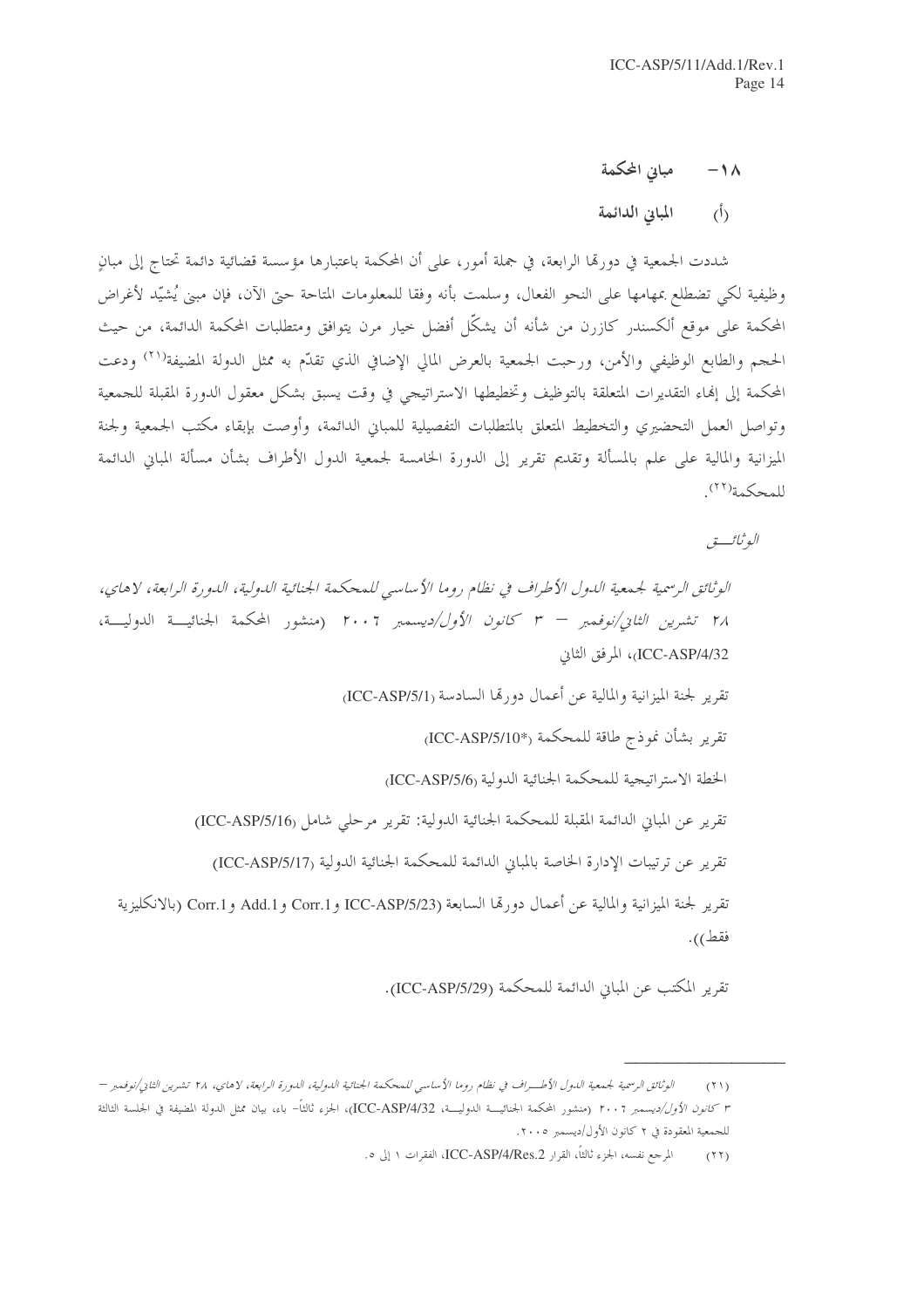المبابن المؤقتة  $\left(\cup\right)$ 

قررت الجمعية، في دورتما الرابعة المستأنفة، أن تناقش الآلية ذات الشأن التابعة للمكتب في لاهاي، بشكل مفتوح، كافة القضايا المتعلقة بالمباني المؤقتة للمحكمة، على أن يكون الغرض المباشر من هذه المناقشة هو تقديم تقرير إلى المكتب لكي ينظر فيه بالتشاور مع الدول الأطراف، ثم يحيله لاحقا إلى لجنة الميزانية والمالية. وقررت الجمعية كذلك أن تقوم اللجنة، في أبكر وقت يناسبها، على أن لا يتجاوز ذلك دورها السادسة، بإسداء المشورة لجمعية الدول الأطراف بخصوص جدوى وملاءِمة أية حلول تتعلق بالمباين المؤقتة للمحكمة<sup>(٢٣)</sup>. ونظرت اللجنة، في دورتما السادسة، في تقرير غير رسمي صادر عن المكتب يُعني بخيارات الإسكان المؤقتة الثلاثة التالية وهي:

- الخيار ألف: بنكور ستلان
- المباني المشيدة من مواد مصنوعة مقدما الحنيار باء: (الخيار الفرعي `\ `) ساتورنسترات (الخيار الفرعي '۲') ويخاسترات
	- لينتشيندام الخيار جيم:

وأوصى المكتب، في تقريره غير الرسمي، بإقرار الخيار باء (حيار تشييد مبانٍ من مواد مصنوعة مقدما)، وأيدت لجنة الميزانية والمالية في دو, تما السادسة<sup>(٢٤)</sup> هذه التوصية.

البو ثبائب تو تقرير لجنة الميزانية والمالية عن أعمال دورتها السادسة (ICC-ASP/5/1) تقرير لجنة الميزانية والمالية عن أعمال دورتما السابعة (ICC-ASP/5/23 و Corr.1 و Add.1 و Corr.1 (بالانكليزية فقط)).

١٩- التقديرات المتعلقة بالملاك من الموظفين والخطة الإستراتيجية للمحكمة

دعت الجمعية في دورتما الرابعة، في جملـــة أمـــور، المحكمة إلى إتمام تقديراها المتعلقة بالتوظيف وتخطيطها الاستراتيجي في وقت يسبق بكثير الدورة القادمة للجمعية<sup>(٢٥)</sup>.

- تقرير لجنة الميزانية والمالية عن أعمال دورتما السادسة (ICC-ASP/5/1)، الفقرات ٤٦ إلى ٥٣.  $(15)$
- الوثائق الرسمية لجمعية الدول الأطراف في نظام روما الأساسي للمحكمة الجنائية الدولية، الدورة الرابعة، لاهاي، ٢٨ تشرين الثاني/نوفمبر ٣  $(10)$ كانو*ن الأول/ديسمبر ٢٠٠٥* (منشور المحكمة الجنائيـــة الدوليـــة، ICC-ASP/4/32)، الجزء ثالثاً، القرار ICC-ASP/4/Res.2، الفقرة ٤.

الوثائق الرسمية لجيمعية اللول الأطراف في نظام روما الأساسي للمحكمة الجنائية اللولية، اللورة الرابعة المستأنفة، نيويورك، ٢٦-٢٧ كانون  $(55)$ ا*لثان/يناير ٢٠٠٦* (منشور المحكمة الجنائيـــة الدوليـــة، ICC-ASP/4/37، الجــــزء ثانـــياً، القـــرار ICC-ASP/4/Res.12 ، الفقرتان ٢ و٣.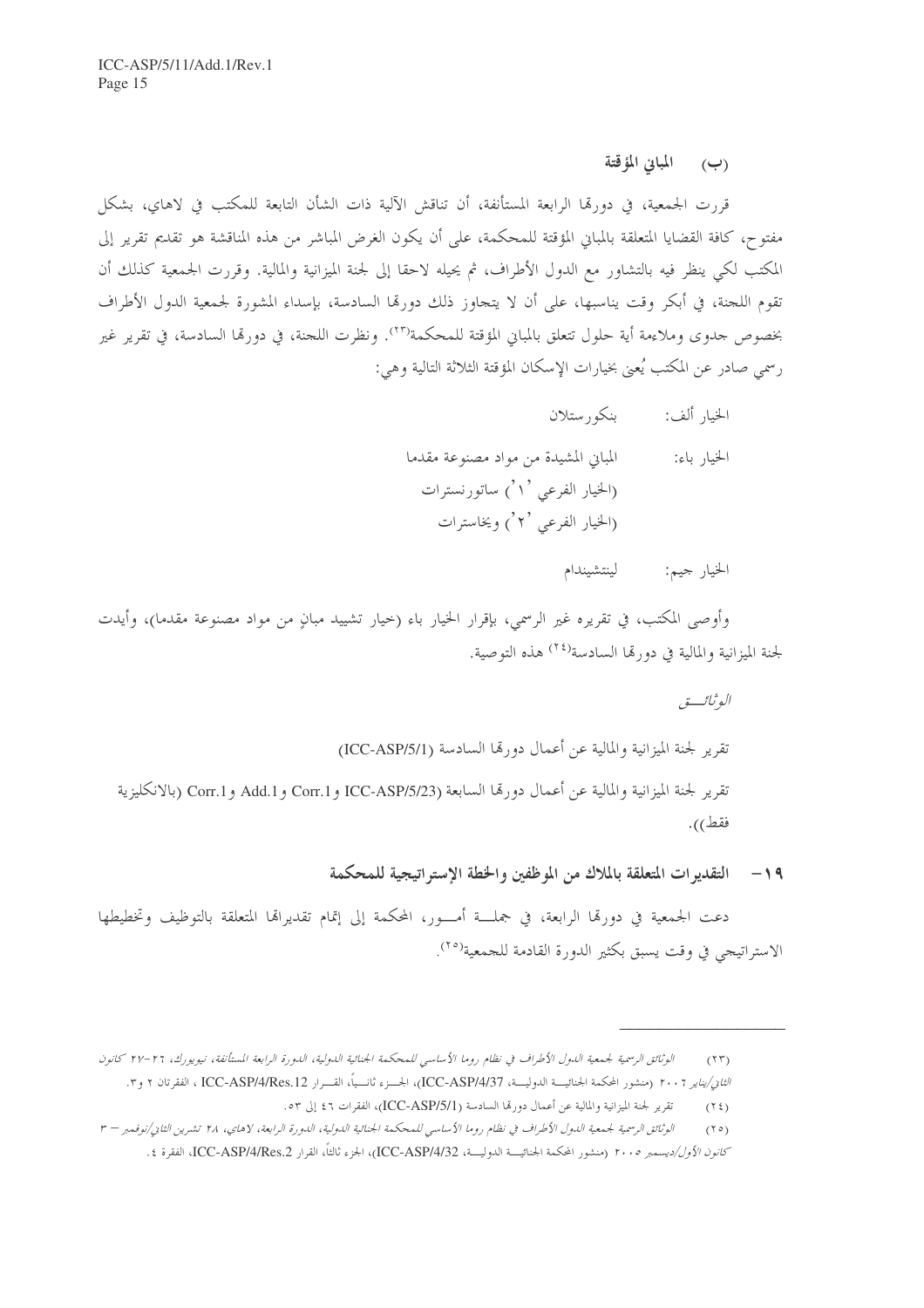وفي دورقما الرابعة أيضا، سلمت الجمعية بالأهمية التي يكتسيها بالنسبة للمحكمة التعامل مع المحتمعات المحلية في الحالات قيد التحقيق في إطار عملية قوامها التفاعل البناء مع المحكمة، وطلبت إلى المحكمة عرض خطة إستراتيجية مفصلة، تتضمن مؤشرات للأداء، وتتصل بأنشطتها التوعوية لتنظر فيها لجنة الميزانية والمالية وجمعية الدول الأطراف، وذلك لتمكينها من النظر في هذه المسألة المهمة بالتفصيل<sup>(٢٦</sup>).

وفي نفس الدورة، لاحظت الجمعية الأهمية الخاصة للاتصالات فيما يتعلق بالعمليات الميدانية وتكلفتها العالية في أحيان كثيرة ولكنها استنتجت أن تكاليف قسم تكنولوجيات المعلومات والاتصال قد ارتفعت بسرعة وأنه ينبغى تخفيضها بما يتماشى مع توصيات لجنة الميزانية والمالية. وأيدت الجمعية أيضا توصية المراجع الخارجي للحسابات ولجنة الميزانية والمالية بأن تضع المحكمة إستراتيجية لقسم تكنولوجيات المعلومات والاتصال تتفق اتفاقا وثيقا مع أهدافه العملية الرئيسية. واقترحت الجمعية أن تنظر لجنة الميزانية والمالية في هذه الإستراتيجية لإمكان مواصلة النظر في احتياحات هذا القسم في الدو, ة الخامسة للجمعية(٢٧).

وأحيرا، وفي نفس الدورة، استعرضت الجمعية توصيات المراجع الخارجي للحسابات ولجنة الميزانية والمالية الواردة في الفقرة ٢٤ من تقريرها عن أعمال دورها الخامسة<sup>(٢٨)</sup> بشأن الربط بين الميزانية والأهداف الإستراتيجية للمحكمة. وأيدت الجمعية هذه التوصيات وطلبت إلى المحكمة أن تستخدم الخطة الإستراتيجية المقبلة للمحكمة كنقطة انطلاق لتخطيط الميزانية مستقبلا. ورحبت الجمعية بالقرار الذي اتخذته المحكمة بوضع نموذج لطاقة المحكمة وتتطلع إلى نظر الدول الأطراف في هذا النموذج<sup>(٢٩)</sup>.

البوثيائق تقرير لجنة الميزانية والمالية عن أعمال دورهّا السادسة (ICC-ASP/5/1) الخطة الاستر اتيجية للمحكمة الجنائية الدولية (ICC-ASP/5/6 تقرير عن إستراتيجية المحكمة المتعلقة بتكنولوجيات المعلومات والاتصال (ICC-ASP/5/7) تقرير بشأن نموذج طاقة للمحكمة <sub>(\*I</sub>CC-ASP/5/10) الخطة الاستراتيجية المتعلقة بالتوعية والخاصة بالمحكمة الجنائية الدولية (ICC-ASP/5/12) تقرير لجنة الميزانية والمالية عن أعمال دورتما السابعة (ICC-ASP/5/23 و Corr.1 و Corr.1 (بالانكليزية فقط)).

- المرحع نفسه، الجزء ثانياً– باء –٦(ب)، الفقرة ٢٤.  $(1\lambda)$
- المرجع نفسه، الجزء ثانياً باء –١ (ج)، الفقرة ١٣.  $(19)$

المرجع نفسه، الجزء ثالثاً، القرار ICC-ASP/4/Res.4، الفقرة ٢٢، والجزء ثانياً – باء–٢، الفقرة ٣٠.  $(TT)$ 

المرجع نفسه، الجزء ثانياً– باء –٢، الفقرة ٢٣.  $(11)$